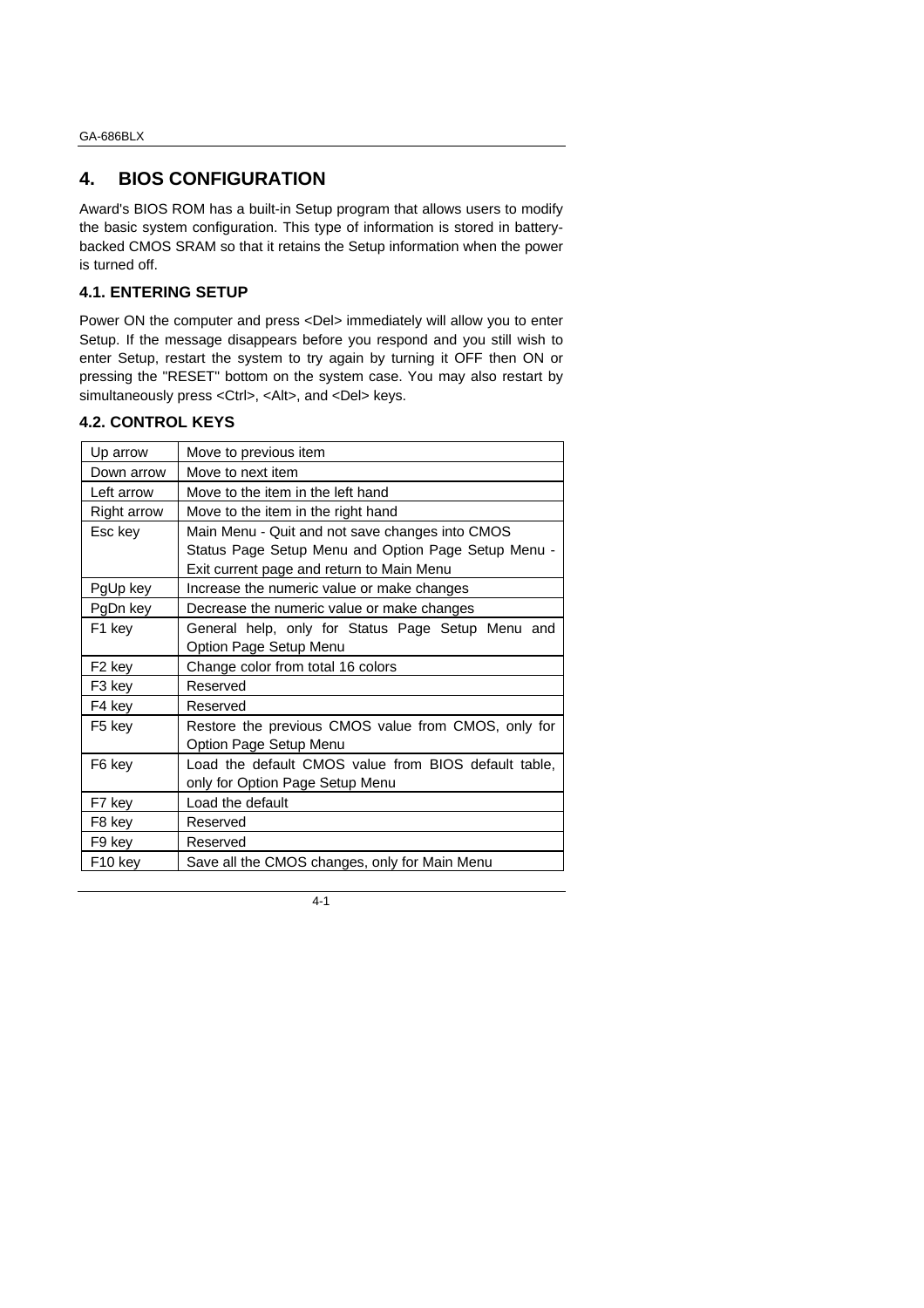## **4.3. GETTING HELP**

#### *4.3.1. Main Menu*

The on-line description of the highlighted setup function is displayed at the bottom of the screen.

#### *4.3.2. Status Page Setup Menu / Option Page Setup Menu*

Press F1 to pop up a small help window that describes the appropriate keys to use and the possible selections for the highlighted item. To exit the Help Window press <Esc>.

## **4.4. THE MAIN MENU**

Once you enter Award BIOS CMOS Setup Utility, the Main Menu (Figure 4.1) will appear on the screen. The Main Menu allows you to select from nine setup functions and two exit choices. Use arrow keys to select among the items and press <Enter> to accept or enter the sub-menu.

#### ROM PCI / ISA BIOS CMOS SETUP UTILITY AWARD SOFTWARE, INC.

| STANDARD CMOS SETUP           | <b>USER PASSWORD</b>                                              |  |  |
|-------------------------------|-------------------------------------------------------------------|--|--|
| <b>BIOS FEATURES SETUP</b>    | <b>IDE HDD AUTO DETECTION</b>                                     |  |  |
| <b>CHIPSET FEATURES SETUP</b> | <b>SAVE &amp; EXIT SETUP</b>                                      |  |  |
| POWER MANAGEMENT SETUP        | <b>EXIT WITHOUT SAVING</b>                                        |  |  |
| PNP/PCI CONFIGURATION         |                                                                   |  |  |
| <b>INTEGRATED PERIPHERALS</b> |                                                                   |  |  |
| <b>LOAD SETUP DEFAULTS</b>    |                                                                   |  |  |
| : Quit<br>ESC                 | $i$ $\hat{O}$ $i$ $\hat{O}$ $i$ $\therefore$ $\hat{S}$ elect Item |  |  |
| F10<br>: Save & Exit Setup    | $(Shift)F2$ : Change Color                                        |  |  |
|                               | Time, Date, Hard Disk Type,                                       |  |  |
| Figure 4.1: Main Menu         |                                                                   |  |  |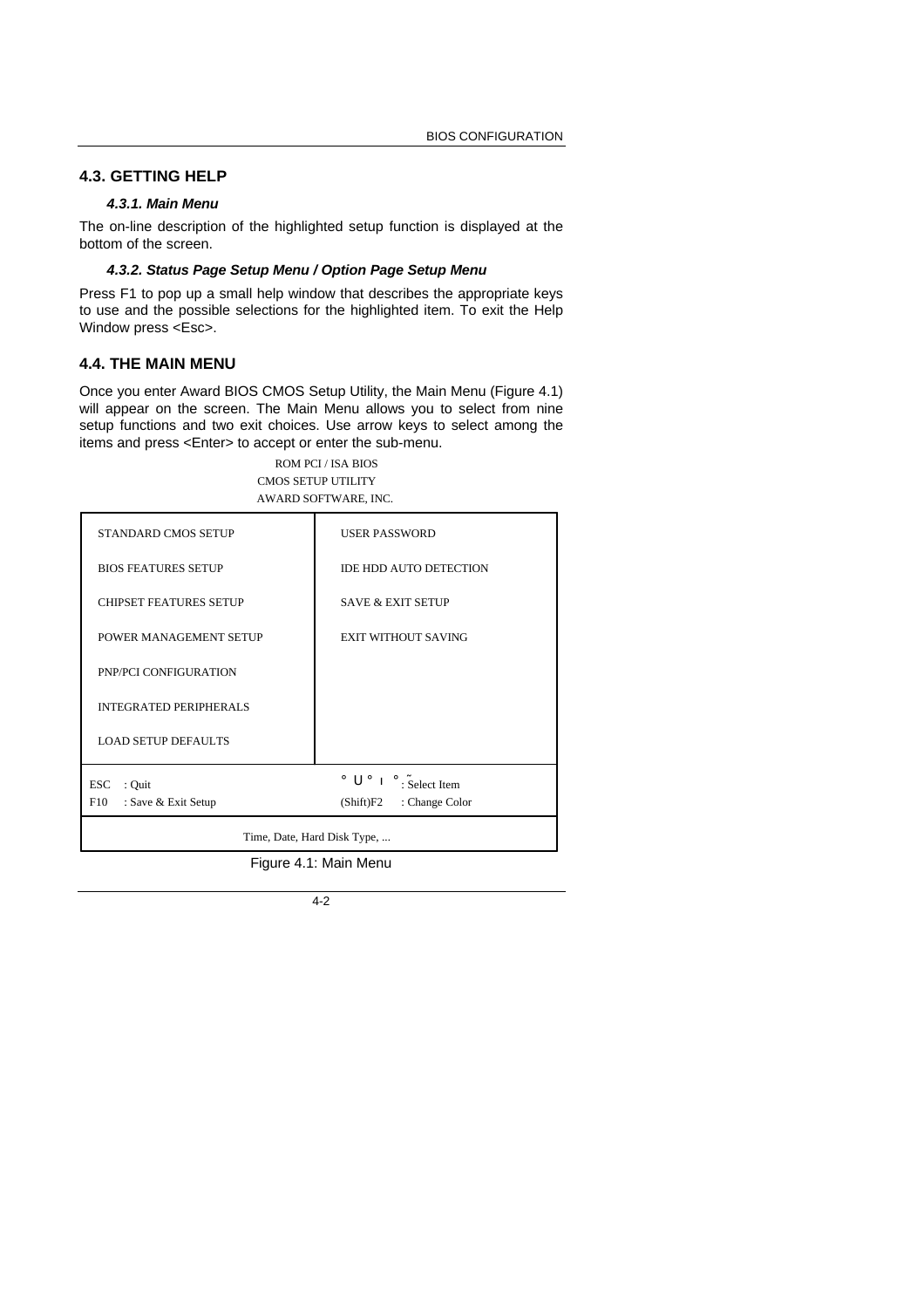• Standard CMOS setup

This setup page includes all the items in standard compatible BIOS.

• BIOS features setup

This setup page includes all the items of Award special enhanced features.

• Chipset features setup

This setup page includes all the items of chipset special features.

• Power management setup

This setup page includes all the items of Green function features.

• PNP/PCI configuration

This setup page includes all the configurations of PCI & PNP ISA resources.

• Integrated peripherals

This setup page includes all onboard peripherals.

• Load setup defaults

Setup defaults indicates the most appropriate value of the system parameter which the system would be in safe configuration.

User password

Change, set, or disable password. It allows you to limit access to the system and Setup, or just to Setup.

IDE HDD auto detection

Automatically configure hard disk parameter.

• Save & exit setup

Save CMOS value changes to CMOS and exit setup.

Exit without saving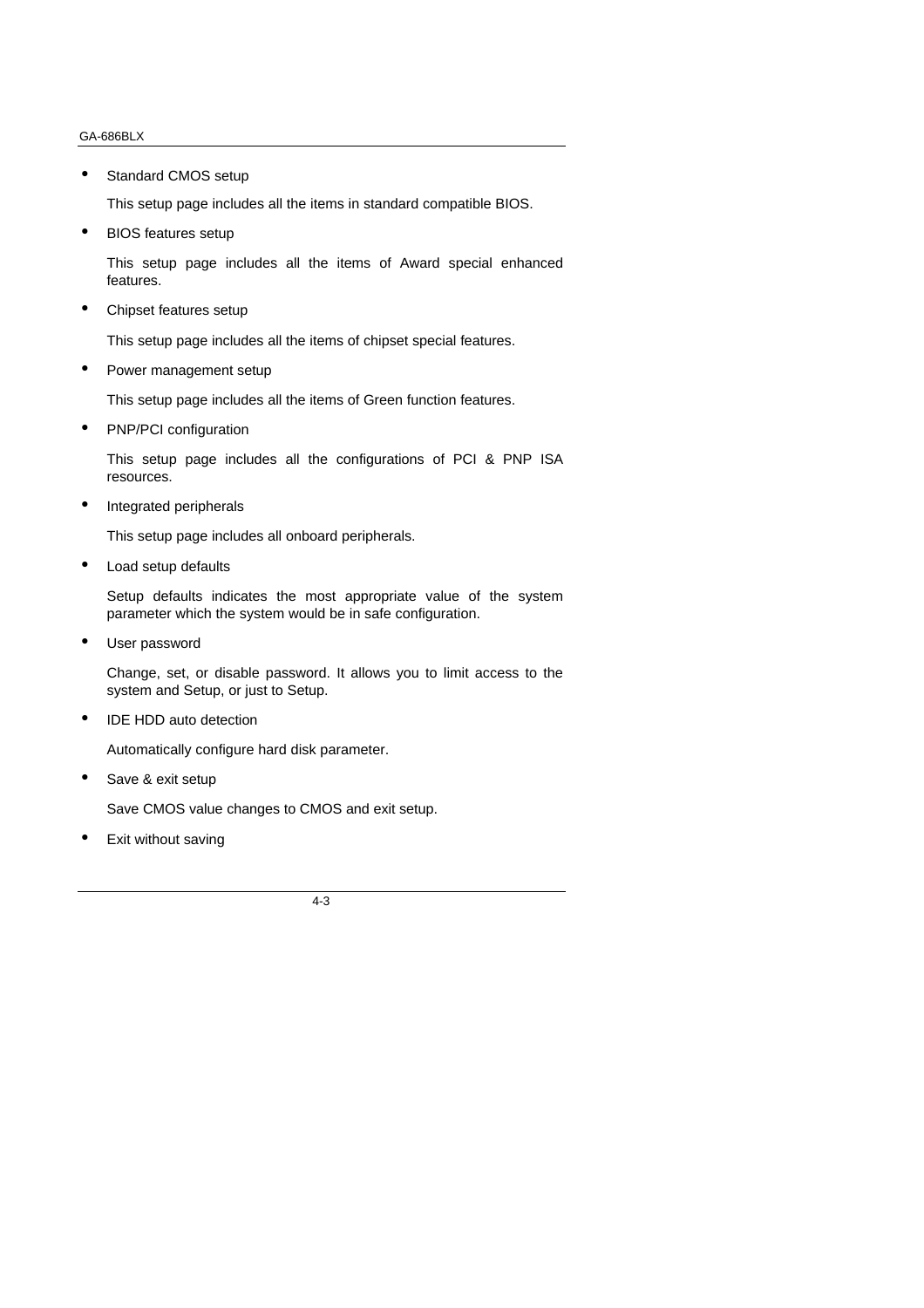Abandon all CMOS value changes and exit setup.

# **4.5. STANDARD CMOS SETUP MENU**

The items in Standard CMOS Setup Menu (Figure 4.2) are divided into 9 categories. Each category includes no, one or more than one setup items. Use the arrows to highlight the item and then use the <PgUp> or <PgDn> keys to select the value you want in each item.

> ROM PCI / ISA BIOS STANDARD CMOS SETUP AWARD SOFTWARE, INC.

| <b>HARD DISKS</b>                             | <b>TYPE</b> | SIZE.        |              | CYLS HEAD | <b>PRECOMP</b> | LANDZ.                  | <b>SECTOR MODE</b> |      |
|-----------------------------------------------|-------------|--------------|--------------|-----------|----------------|-------------------------|--------------------|------|
| Primary Master                                | : Auto      | $\mathbf{0}$ | $\mathbf{0}$ | $\Omega$  | $\mathbf{0}$   | $\Omega$                | $\Omega$           | Auto |
| Primary Slave                                 | : None      | $\mathbf{0}$ | $\Omega$     | $\Omega$  | $\Omega$       | $\Omega$                | $\Omega$           |      |
| Secondary Master                              | : None      | $\Omega$     | $\Omega$     | $\Omega$  | $\Omega$       | $\Omega$                | $\Omega$           |      |
| Secondary Slave                               | : None      | $\mathbf{0}$ | $\Omega$     | $\Omega$  | $\Omega$       | $\Omega$                | $\Omega$           |      |
| Drive A : 1.44M, 3.5 in.<br>Drive B<br>: None |             |              |              |           |                |                         |                    |      |
| Floppy 3 Mode Support                         | : Disabled  |              |              |           |                | <b>Base Memory:</b>     | 640 K              |      |
| Video : EGA/VGA                               |             |              |              |           |                | <b>Extended Memory:</b> | 15360 K            |      |
| Halt On                                       |             |              |              |           |                | Other Memory:           | 384 K              |      |
| : No Errors                                   |             |              |              |           |                | <b>Total Memory:</b>    | 16384 K            |      |

Figure 4.2: Standard CMOS Setup Menu

#### • Date

The date format is <day>, <date> <month> <year>. Press <F3> to show the calendar.

| day  | The day, from Sun to Sat, determined by the BIOS and is |
|------|---------------------------------------------------------|
|      | display-only                                            |
| date | The date, from 1 to 31 (or the maximum allowed in the   |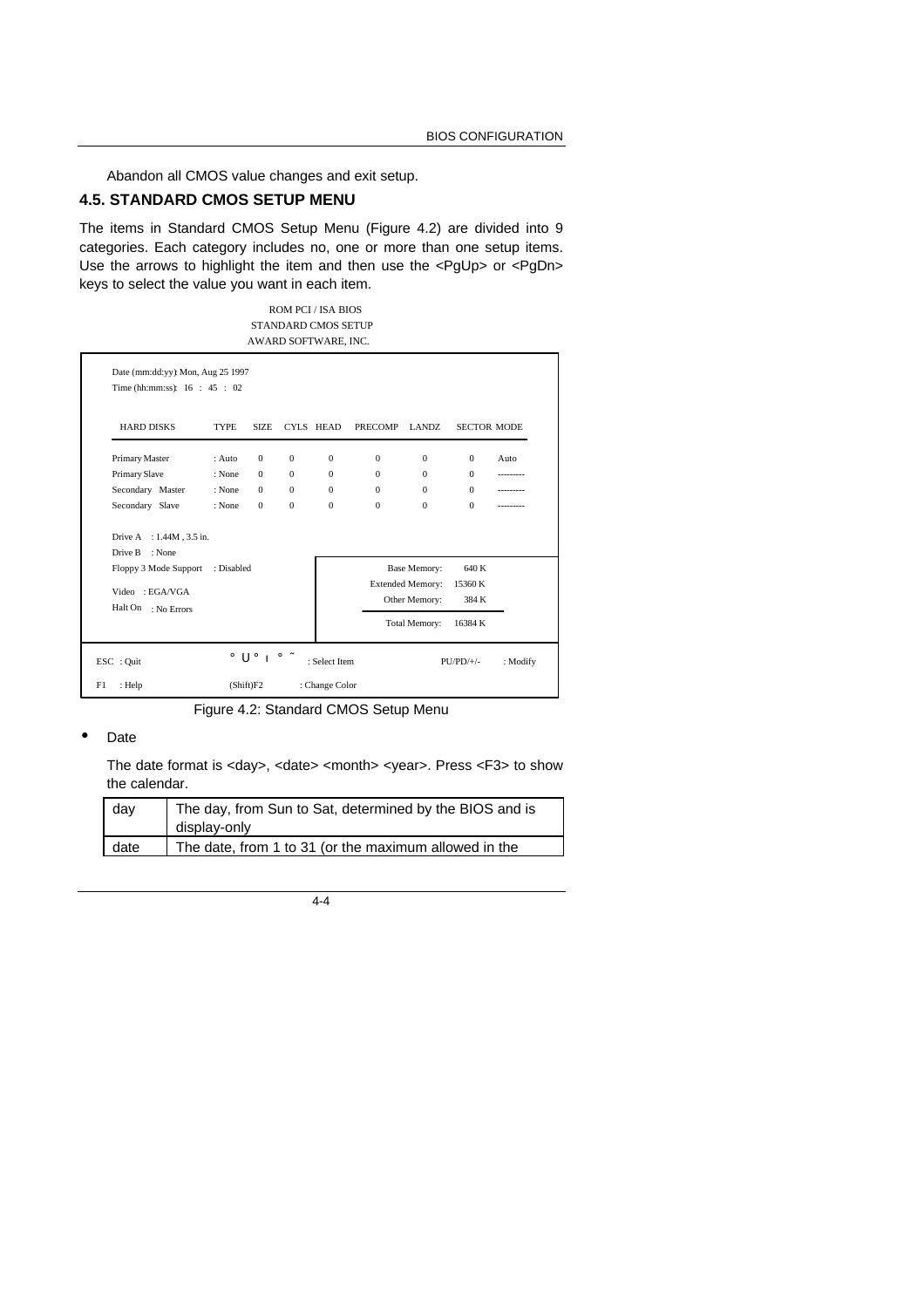|       | month)                           |
|-------|----------------------------------|
| month | The month, Jan. through Dec.     |
| vear  | The year, from 1994 through 2079 |

• Time

The times format in <hour> <minute> <second>. The time is calculated base on the 24-hour military-time clock. For example, 1 p.m. is 13:00:00.

• Primary HDDs / Secondary HDDs

The category identifies the types of hard disk drive C drives F 4 devices that has been installed in the computer. There are two types: auto type, and user definable type. User type is user-definable; Auto type which will automatically detect HDD's type.

Note that the specifications of your drive must match with the drive table. The hard disk will not work properly if you enter improper information for this category.

If you select User Type, related information is asked to be entered to the following items. Enter the information directly from the keyboard and press <Enter>. Those information should be provided in the documentation form your hard disk vendor or the system manufacturer.

| CYLS.          | Number of cylinders |
|----------------|---------------------|
| <b>HEADS</b>   | number of heads     |
| <b>PRECOMP</b> | write precomp       |
| LANDZONE       | landing zone        |
| <b>SECTORS</b> | number of sectors   |

If a hard disk has not been installed select NONE and press <Enter>.

• Drive A type / Drive B type

The category identifies the types of floppy disk drive A or drive B that has been installed in the computer.

| None | No floppy drive installed |                                                              |  |  |  |  |  |
|------|---------------------------|--------------------------------------------------------------|--|--|--|--|--|
|      |                           | 360K, 5.25 in.   5.25 inch PC-type standard drive; 360K byte |  |  |  |  |  |
|      | capacity.                 |                                                              |  |  |  |  |  |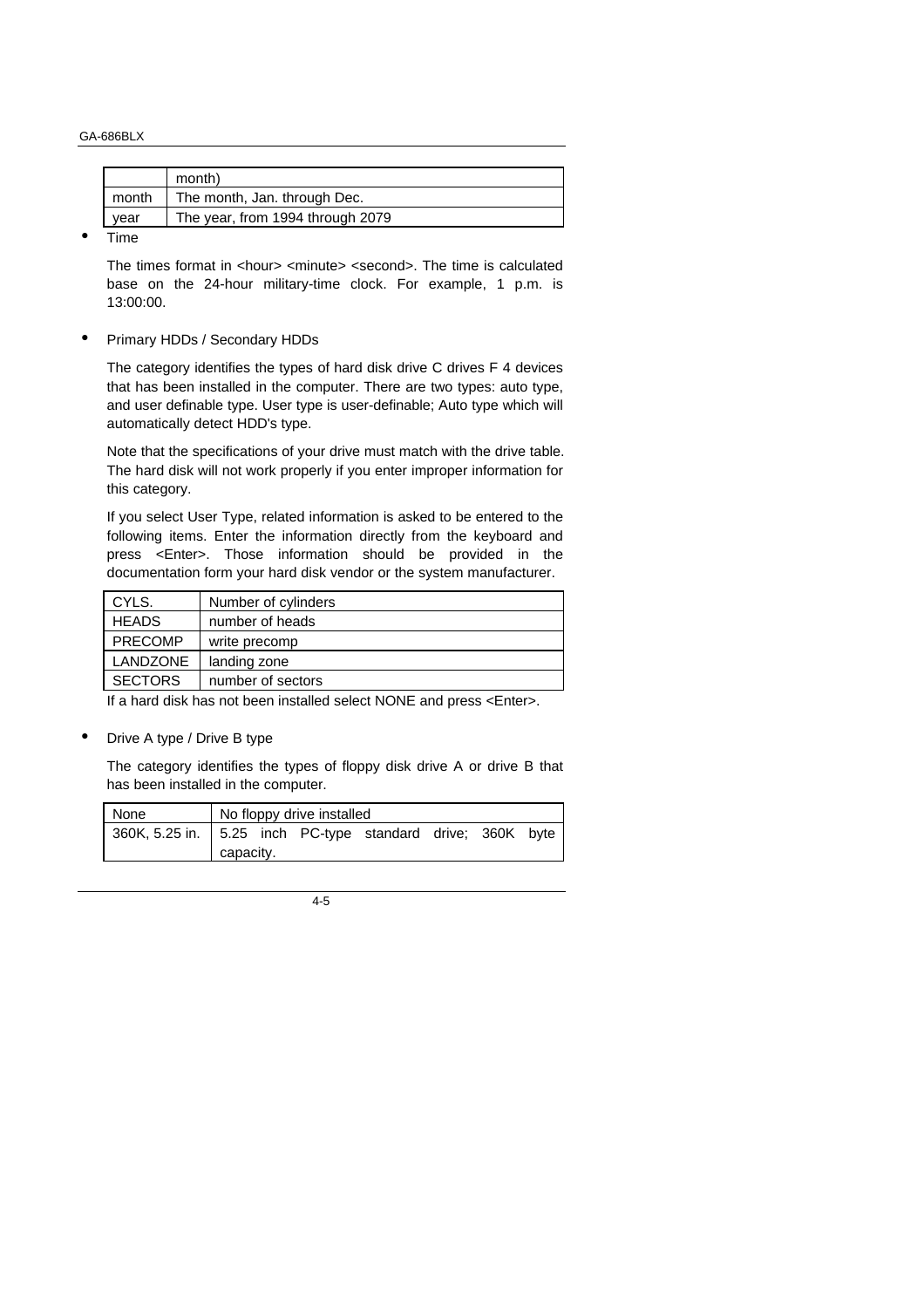| 1.2M, 5.25 in. | 5.25 inch AT-type high-density drive; 1.2M byte   |
|----------------|---------------------------------------------------|
|                | capacity (3.5 inch when 3 Mode is Enabled).       |
| 720K, 3.5 in.  | 3.5 inch double-sided drive; 720K byte capacity   |
| 1.44M, 3.5 in. | 3.5 inch double-sided drive; 1.44M byte capacity. |
| 2.88M, 3.5 in. | 3.5 inch double-sided drive; 2.88M byte capacity. |

• Floppy 3 Mode Support (for Japan Area)

| <b>Disabled</b> | Normal Floppy Drive.                  |
|-----------------|---------------------------------------|
| Drive A         | Drive A is 3 mode Floppy Drive.       |
| Drive B         | Drive B is 3 mode Floppy Drive.       |
| Both            | Drive A & B are 3 mode Floppy Drives. |

#### • Video

The category detects the type of adapter used for the primary system monitor that must match your video display card and monitor. Although secondary monitors are supported, you do not have to select the type in setup.

| EGA/VGA     | Enhanced Graphics Adapter/Video Graphics Array. For<br>EGA, VGA, SVGA, or PGA monitor adapters |  |
|-------------|------------------------------------------------------------------------------------------------|--|
| CGA 40      | Color Graphics Adapter, power up in 40 column mode                                             |  |
| CGA 80      | Color Graphics Adapter, power up in 80 column mode                                             |  |
| <b>MONO</b> | includes high<br>Monochrome<br>resolution<br>adapter,<br>monochrome adapters                   |  |

#### • Halt on

The category determines whether the computer will stop if an error is detected during power up.

| <b>NO Errors</b>  | The system boot will not stop for any error that<br>may be detected                                |
|-------------------|----------------------------------------------------------------------------------------------------|
| All Errors        | Whenever the BIOS detects a non-fatal error the<br>system will be stopped and you will be prompted |
| All, But Keyboard | The system boot will not stop for a keyboard                                                       |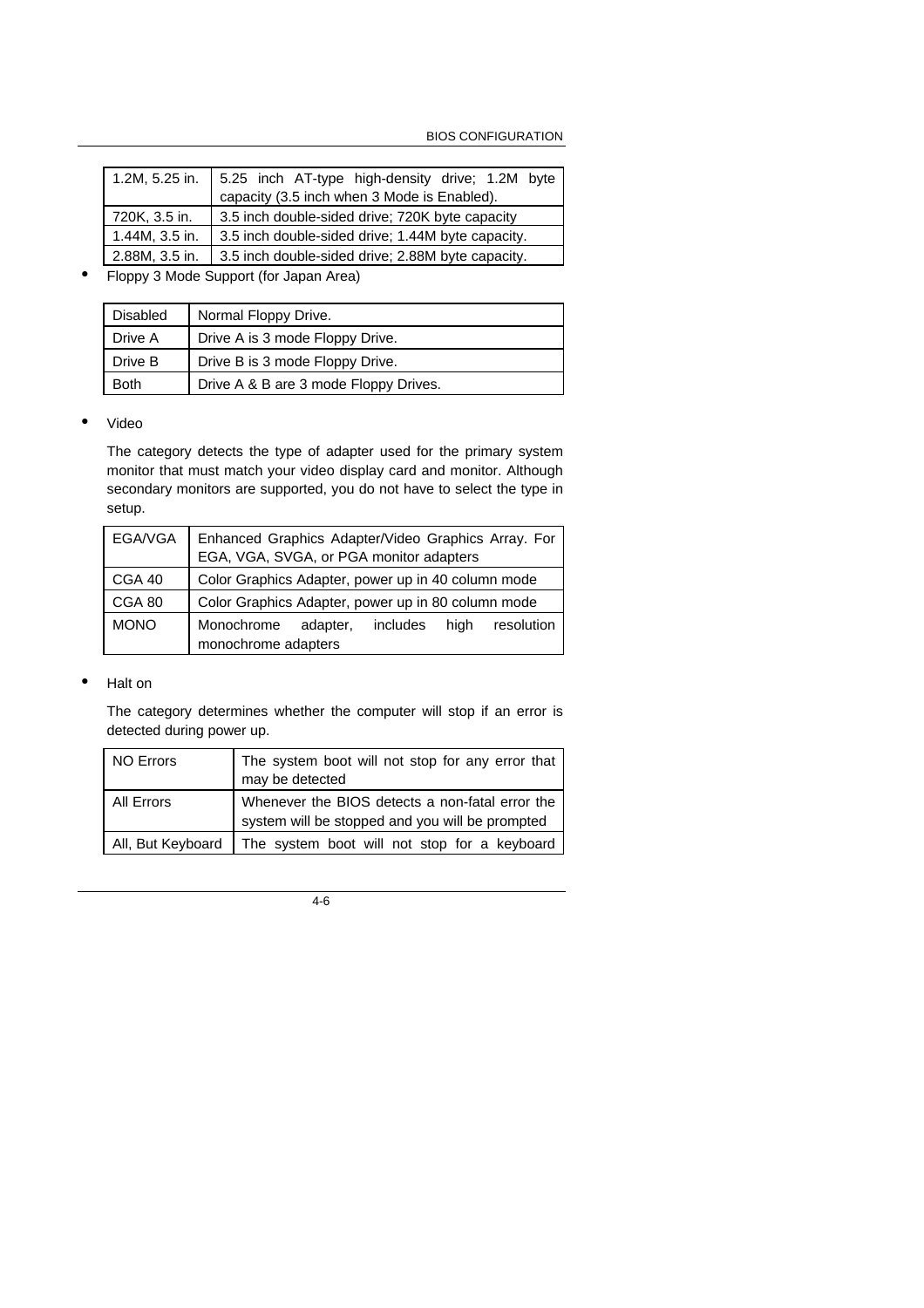|                   | error; it will stop for all other errors                                                         |
|-------------------|--------------------------------------------------------------------------------------------------|
| All, But Diskette | The system boot will not stop for a disk error; it<br>will stop for all other errors             |
| All, But Disk/Key | The system boot will not stop for a keyboard or<br>disk error; it will stop for all other errors |

#### **Memory**

The category is display-only which is determined by POST (Power On Self Test) of the BIOS.

#### **Base Memory**

The POST of the BIOS will determine the amount of base (or conventional) memory installed in the system.

The value of the base memory is typically 512 K for systems with 512 K memory installed on the motherboard, or 640 K for systems with 640 K or more memory installed on the motherboard.

#### **Extended Memory**

The BIOS determines how much extended memory is present during the POST.

This is the amount of memory located above 1 MB in the CPU's memory address map.

#### **Expanded Memory**

Expanded Memory in memory defined by the Lotus/Intel/Microsoft (LIM) standard as EMS.

Many standard DOS applications can not utilize memory above 640 K; the Expanded Memory Specification (EMS) swaps memory, which not utilized by DOS with a section, or frame, so these applications, can access all of the system memory.

Memory can be swapped by EMS is usually 64 K within 1 MB or memory above 1 MB, depends on the chipset design.

Expanded memory device driver is required to use memory as Expanded Memory.

#### **Other Memory**

This refers to the memory located in the 640 K to 1024 K

 $\overline{A}$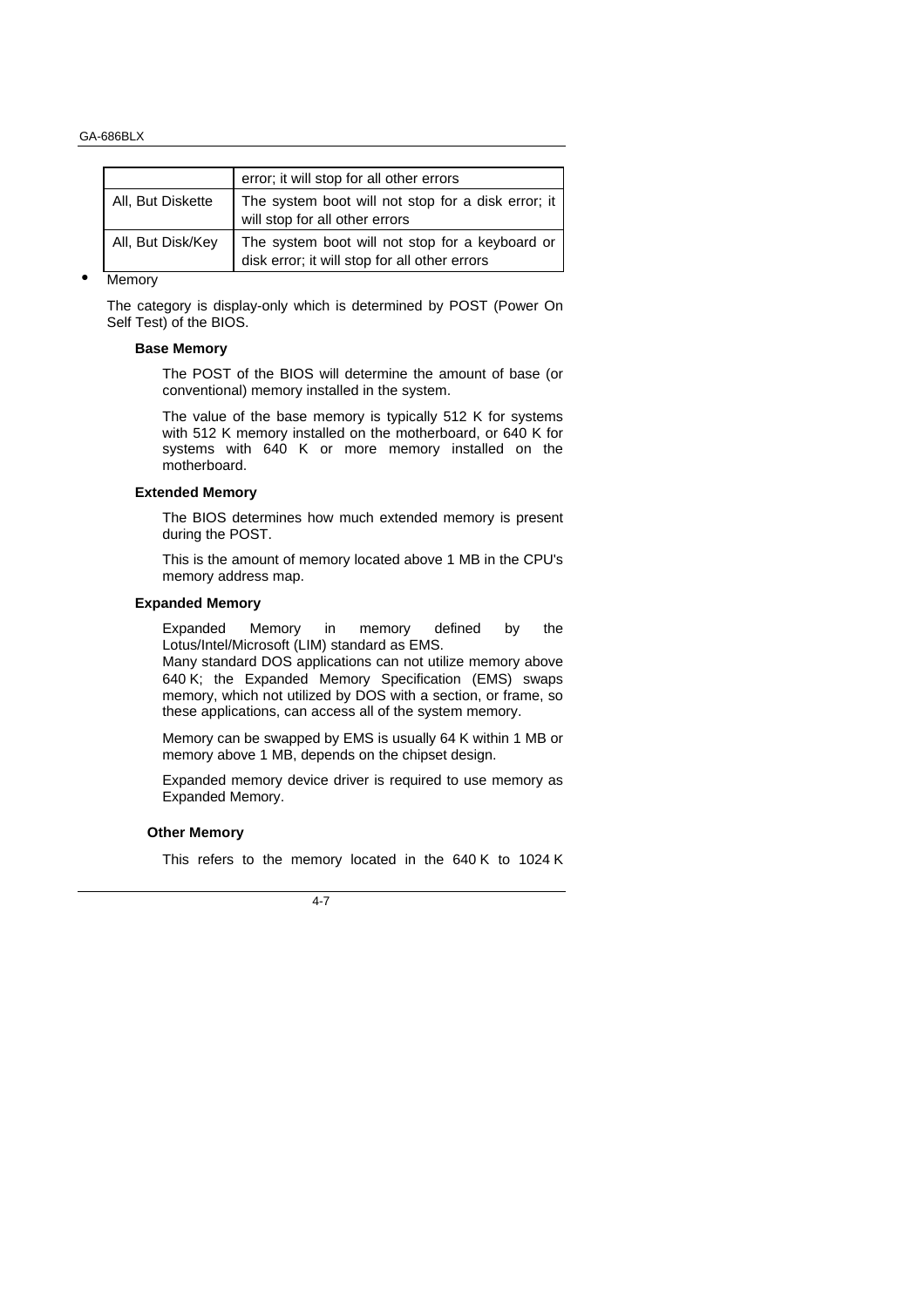address space. This is memory that can be used for different applications.

DOS uses this area to load device drivers to keep as much base memory free for application programs. Most use for this area is Shadow RAM.

## **4.6. BIOS FEATURES SETUP**

| ROM PCI / ISA BIOS         |
|----------------------------|
| <b>BIOS FEATURES SETUP</b> |
| AWARD SOFTWARE. INC.       |

| Virus Warning<br>CPU Internal Cache | : Disabled<br>: Enabled | Video BIOS Shadow<br>: Enabled<br>C8000 - CBFFF Shadow<br>: Disabled |
|-------------------------------------|-------------------------|----------------------------------------------------------------------|
|                                     |                         |                                                                      |
| <b>External Cache</b>               | : Enabled               | CC000 - CFFFF Shadow<br>: Disabled                                   |
| CPU L2 Cache ECC Checking           | : Disabled              | D0000 - D3FFF Shadow<br>: Disabled                                   |
| <b>Quick Power On Self Test</b>     | : Enabled               | D4000 - D7FFF Shadow<br>: Disabled                                   |
| CPU Update Data                     | : Enabled               | D8000 - DBFFF Shadow<br>: Disabled                                   |
| <b>Boot Sequence</b>                | : A. C. SCSI            | DC000 - DFFFF Shadow<br>: Disabled                                   |
| Swap Floppy Drive                   | : Disabled              |                                                                      |
| Boot Up Floppy Seek                 | : Enabled               |                                                                      |
| <b>Boot Up NumLock Status</b>       | : On                    |                                                                      |
| <b>Typematic Rate Setting</b>       | : Disabled              |                                                                      |
| Typematic Rate (Chars/Sec)          | :6                      |                                                                      |
| <b>Typematic Delay (Msec)</b>       | : 250                   | ESC : Quit<br>$\div$ : Select Item<br>Öi Õi                          |
| Security Option                     | : Setup                 | F1<br>: Help<br>$PU/PD/+/-$<br>: Modify                              |
| PCI/VGA Palette Snoop               | : Disabled              | F <sub>5</sub><br>: Old Values<br>(Shift)F2<br>: Color               |
| OS Select For DRAM >64MB            | : Non-OS2               | F7<br>: Load Setup Defaults                                          |
|                                     |                         |                                                                      |

Figure 4.3: BIOS Features Setup

• Virus Warning

This category flashes on the screen during after the system boots up, any attempt to write to the boot sector or partition table of the hard disk drive will halt the system and the following error message will appear, in the mean time, you can run anti-virus program to locate the problem. Default value is Disabled.

| Enabled         | Activate automatically when the system boots up causing |
|-----------------|---------------------------------------------------------|
|                 | a warning message to appear when anything attempts to   |
|                 | access the boot sector or hard disk partition table     |
| <b>Disabled</b> | No warning message to appear when anything attempts to  |
|                 | access the boot sector or hard disk partition table     |

• CPU Internal Cache / External Cache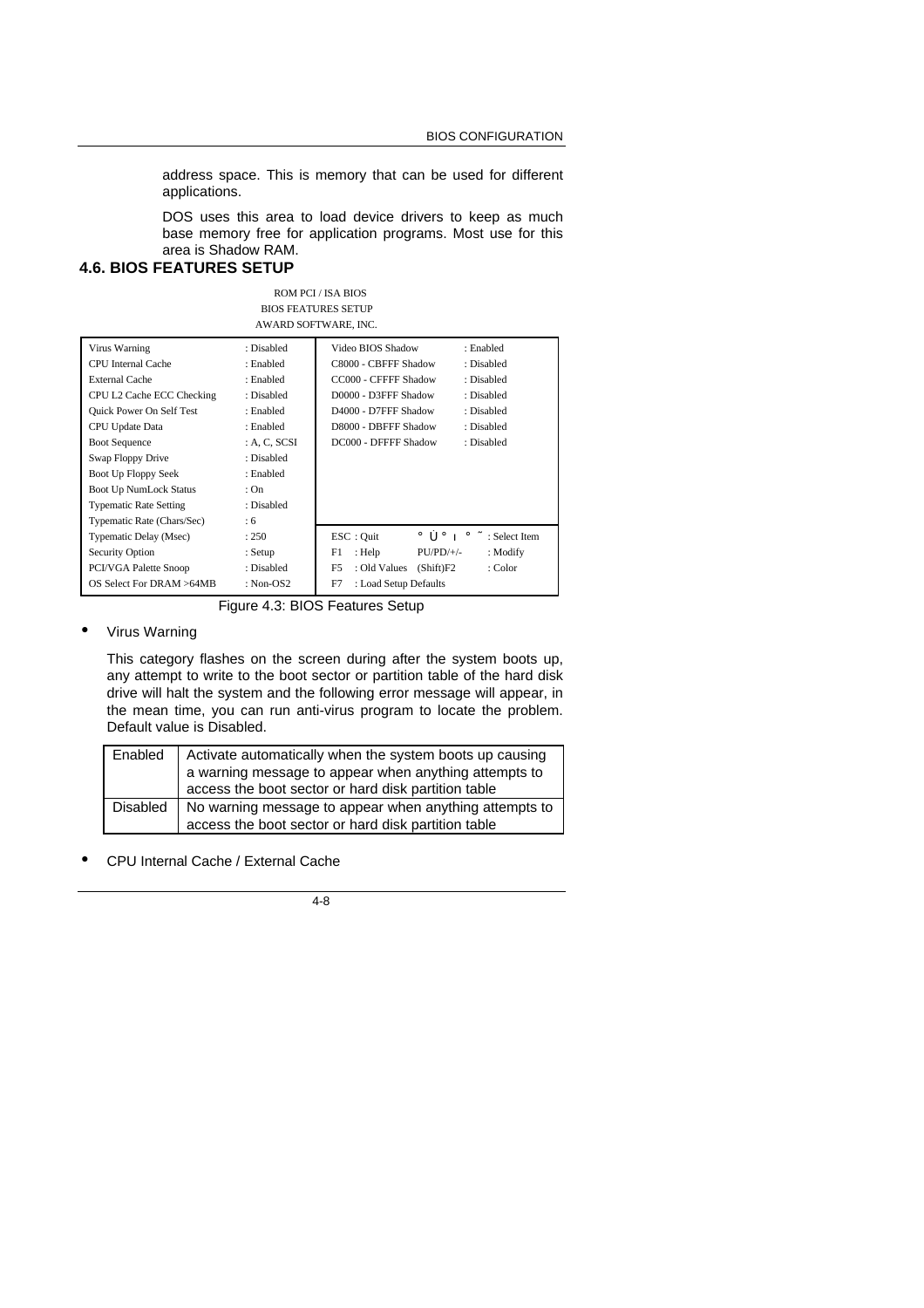These two categories speed up memory access. However, it depends on CPU / chipset design. The default value is Enabled.

| Enabled                | l Enable cache           |
|------------------------|--------------------------|
|                        | Disabled   Disable cache |
| OMILAC. L. FAO. CL. L. |                          |

• CPU L2 Cache ECC Checking

The default value is Disabled.

| Enabled   Enable CPU L2 Cache ECC Checking   |
|----------------------------------------------|
| Disabled   Disable CPU L2 Cache ECC Checking |

• Quick Power On Self Test

This category speeds up Power On Self Test (POST) after you power on the computer. If it is set to Enable, BIOS will shorten or skip some check items during POST.

The default value is Enabled.

| Enabled   Enable quick POST |
|-----------------------------|
| Disabled   Normal POST      |

• CPU Update Data

The default value is Enabled.

| Enabled | Enable CPU Update Data            |
|---------|-----------------------------------|
|         | Disabled   Normal CPU Update Data |

**Boot Sequence** 

This category determines which drive computer searches first for the disk operating system (i.e., DOS). Default value is A, C, SCSI.

| $X1, X2, X3$ System will first search for X1 disk drive then X2 disk |
|----------------------------------------------------------------------|
| drive and then X3 disk drive.                                        |

Swap Floppy Drive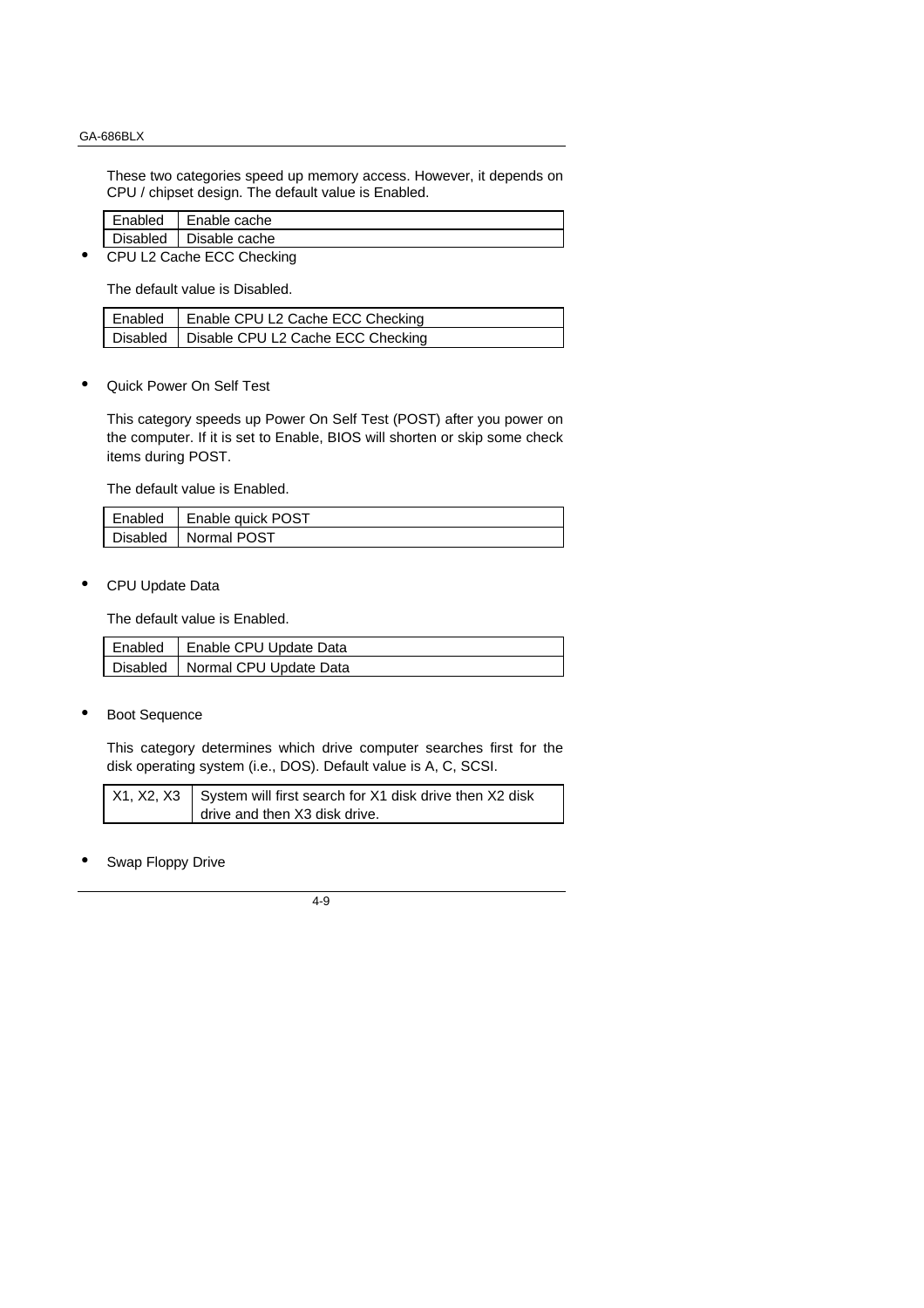The default value is Disabled.

| $\Box$ Enabled $\Box$ Floppy A & B will be swapped under DOS |
|--------------------------------------------------------------|
| Disabled   Floppy A & B will be normal definition            |

• Boot Up Floppy Seek

During POST, BIOS will determine the floppy disk drive installed is 40 or 80 tracks. 360 K type is 40 tracks 720 K, 1.2 M and 1.44 M are all 80 tracks. The default value is Enabled.

|          | Enabled   BIOS searches for floppy disk drive to determine it is 40 or |
|----------|------------------------------------------------------------------------|
|          | 80 tracks. Note that BIOS can not tell from 720 K, 1.2 M or            |
|          | 1.44 M drive type as they are all 80 tracks                            |
| Disabled | BIOS will not search for the type of floppy disk drive by              |
|          | track number. Note that there will not be any warning                  |
|          | message if the drive installed is 360 K                                |

• Boot Up NumLock Status

The default value is On.

|     | Keypad is number keys |
|-----|-----------------------|
| )ff | Keypad is arrow keys  |

• Typematic Rate Setting

The default value is Disabled.

| Disabled   Disable Keyboard Typematic rate setting. |  |
|-----------------------------------------------------|--|

• Typematic Rate (Chars / Sec)

The default value is 6.

| 6-30 | Set the maximum Typematic rate from 6 chars. Per |
|------|--------------------------------------------------|
|      | second to 30 chars. Per second.                  |

• Typematic Delay (Msec)

The default value is 250.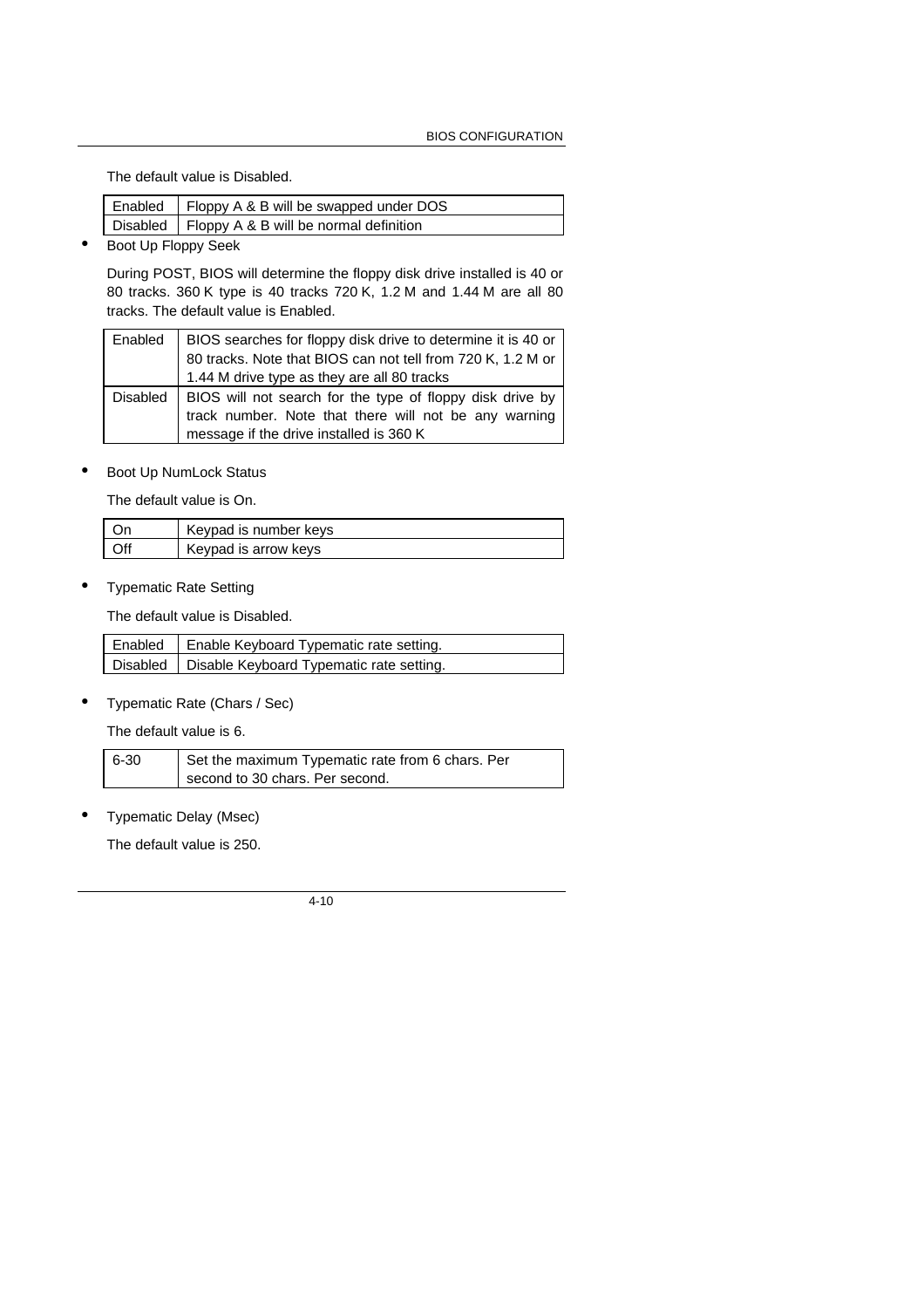| 250-1000 | Set the time delay from first key to repeat the same key |
|----------|----------------------------------------------------------|
|          | I in to computer.                                        |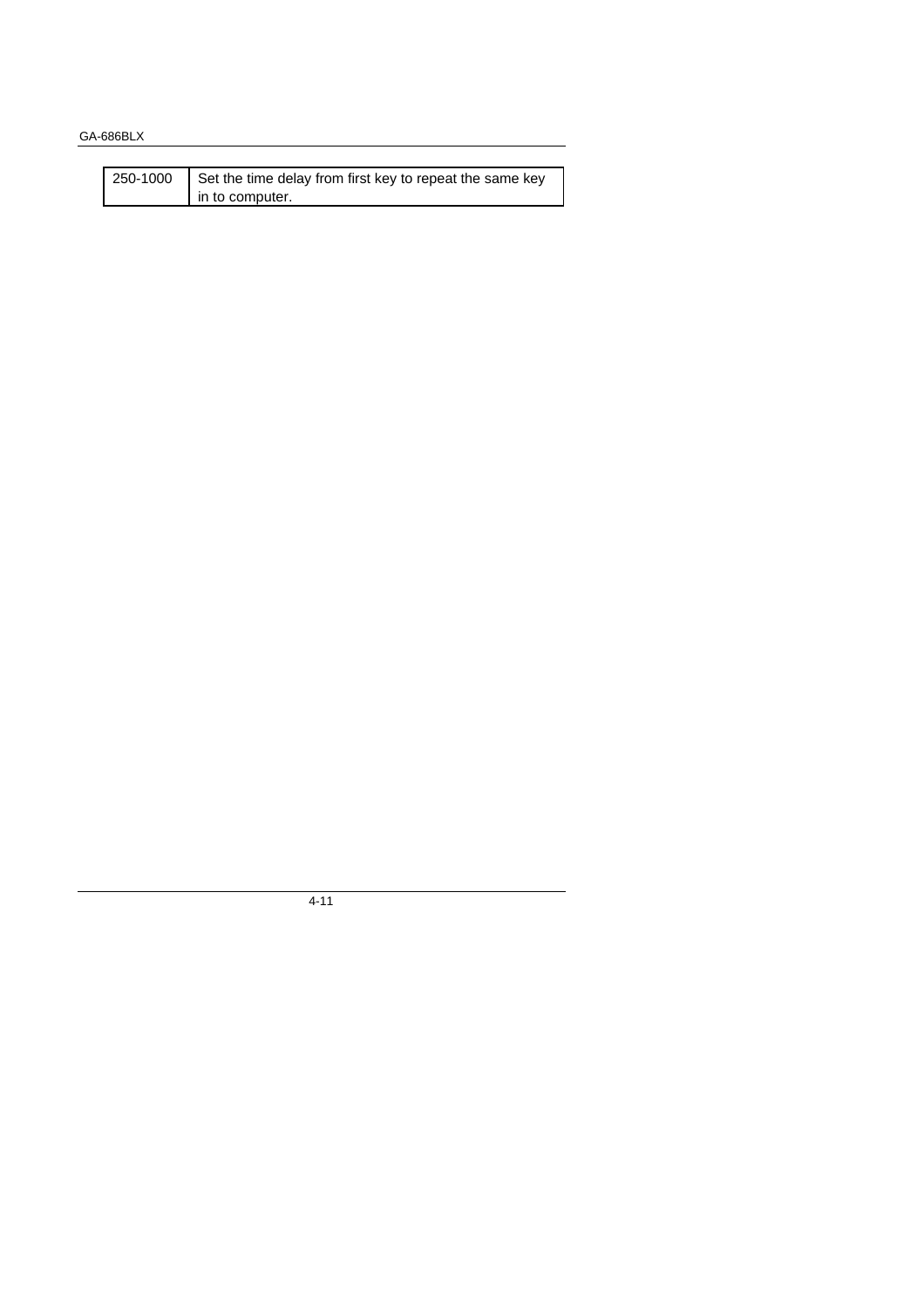**Security Option** 

This category allows you to limit access to the system and Setup, or just to Setup. The default value is Setup.

| System | The system can not boot and can not access to Setup<br>page will be denied if the correct password is not entered<br>at the prompt |
|--------|------------------------------------------------------------------------------------------------------------------------------------|
| Setup  | The system will boot, but access to Setup will be denied if<br>the correct password is not entered at the prompt                   |

- $\bullet^*$  To disable security, select PASSWORD SETTING at Main Menu and **then you will be asked to enter password. Do not type anything and just press <Enter>, it will disable security. Once the security is disabled, the system will boot and you can enter Setup page freely.**
- PCI/VGA Palette Snoop

The default value is Disabled.

| Enabled   For having Video Card on ISA Bus and VGA Card on PCI Bus. |  |
|---------------------------------------------------------------------|--|
| Disabled   For VGA Card only.                                       |  |

OS Select For DRAM>64MB

The default value is Non-OS2.

| Non-OS2 | Using non-OS2 operating system.           |
|---------|-------------------------------------------|
| l OS2   | Using OS2 operating system and DRAM>64MB. |

Video BIOS Shadow

It determines whether video BIOS is able to copy to RAM, however, it is optional from chipset design. Video Shadow will increase the video speed. The default value is Enabled.

| Enabled         | Video shadow is enabled  |
|-----------------|--------------------------|
| <b>Disabled</b> | Video shadow is disabled |

• C8000 - CFFFF Shadow / D0000 - DFFFF Shadow

These categories determine whether optional ROM will be copied to RAM by 16 K byte. The default value are Disabled.

| Enabled | Optional shadow is enabled             |
|---------|----------------------------------------|
|         | Disabled   Optional shadow is disabled |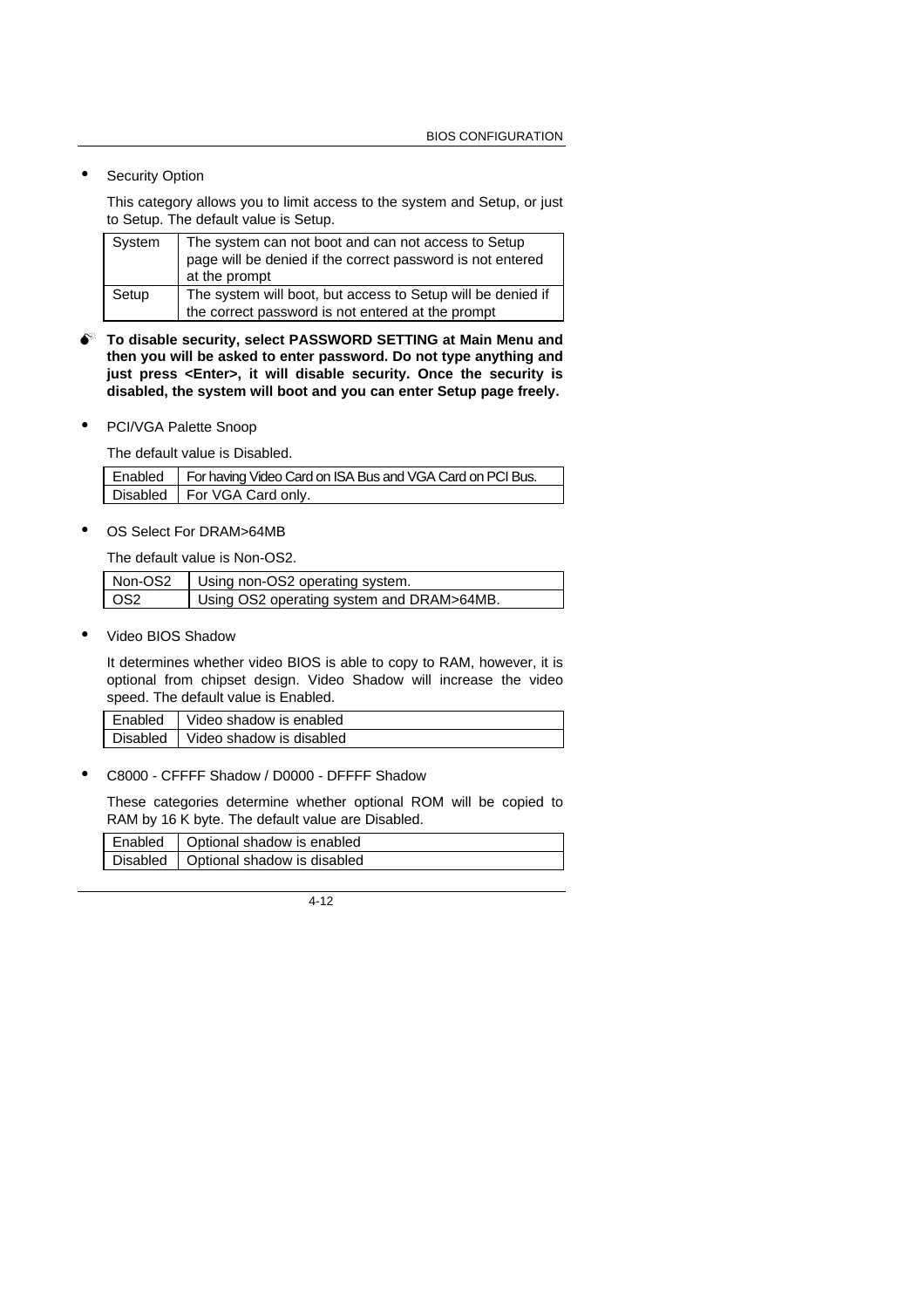## **4.7. CHIPSET FEATURES SETUP**

#### ROM PCI / ISA BIOS CHIPSET FEATURES SETUP AWARD SOFTWARE, INC.

| <b>Auto Configuration</b>  | : Enabled   | <b>CPU</b> Temperature Select   | : 70 $\text{C}$ /158 $\text{C}$ K |
|----------------------------|-------------|---------------------------------|-----------------------------------|
| DRAM Speed Selection       | : Normal    | Slow Down CPU Duty Cycle        | : Normal                          |
| Memory Buffer Strength     | : Middle    | Alarm When Overheat             | : Disabled                        |
| DRAM Data Integrity Mode   | : $Non-ECC$ | Fan Failure Control             | : Disabled                        |
| Video RAM Cacheable        | : Disabled  | <b>CPU Fan Status</b>           | : XXXX                            |
| 16 Bit I/O Recovery Time   | :1          | <b>CPU</b> Temperature          | $:$ OK                            |
| Memory Hole At 15M-16M     | : Disabled  | Power Supply $+12V$             | $:$ OK                            |
| <b>Delayed Transaction</b> | : Disabled  | Power Supply -12V               | $:$ OK                            |
| SDRAM RAS-to-CAS Delay     | : Fast      | Power Supply $+5V$              | $:$ OK                            |
| SDRAM RAS Precharge Time   | : Fast      | Power Supply -5V                | $:$ OK                            |
| SDRAM CAS latency Time     | : 2         | <b>Battery Status</b>           | $:$ OK                            |
|                            |             | <b>CPU VCore Voltage</b>        | : 2.8V                            |
|                            |             |                                 |                                   |
|                            |             | ESC: Quit<br>Öi Öi              | $\div$ Select Item                |
|                            |             | : Help<br>$PU/PD/+/-$<br>F1     | : Modify                          |
|                            |             | F5<br>: Old Values<br>(Shift)F2 | : Color                           |
|                            |             | F7<br>: Load Setup Defaults     |                                   |

Figure 4.4: Chipset Features Setup

# • Auto Configuration

The default value is Enabled.

| Enabled   For 50 - 60ns EDO DRAM Timing. |
|------------------------------------------|
| Disabled   For slow speed DRAM Timing.   |

## • DRAM Speed Selection

The default value is Normal.

|      | Normal   For normal DRAM operation. |
|------|-------------------------------------|
| Fast | For Fastest DRAM timing operation.  |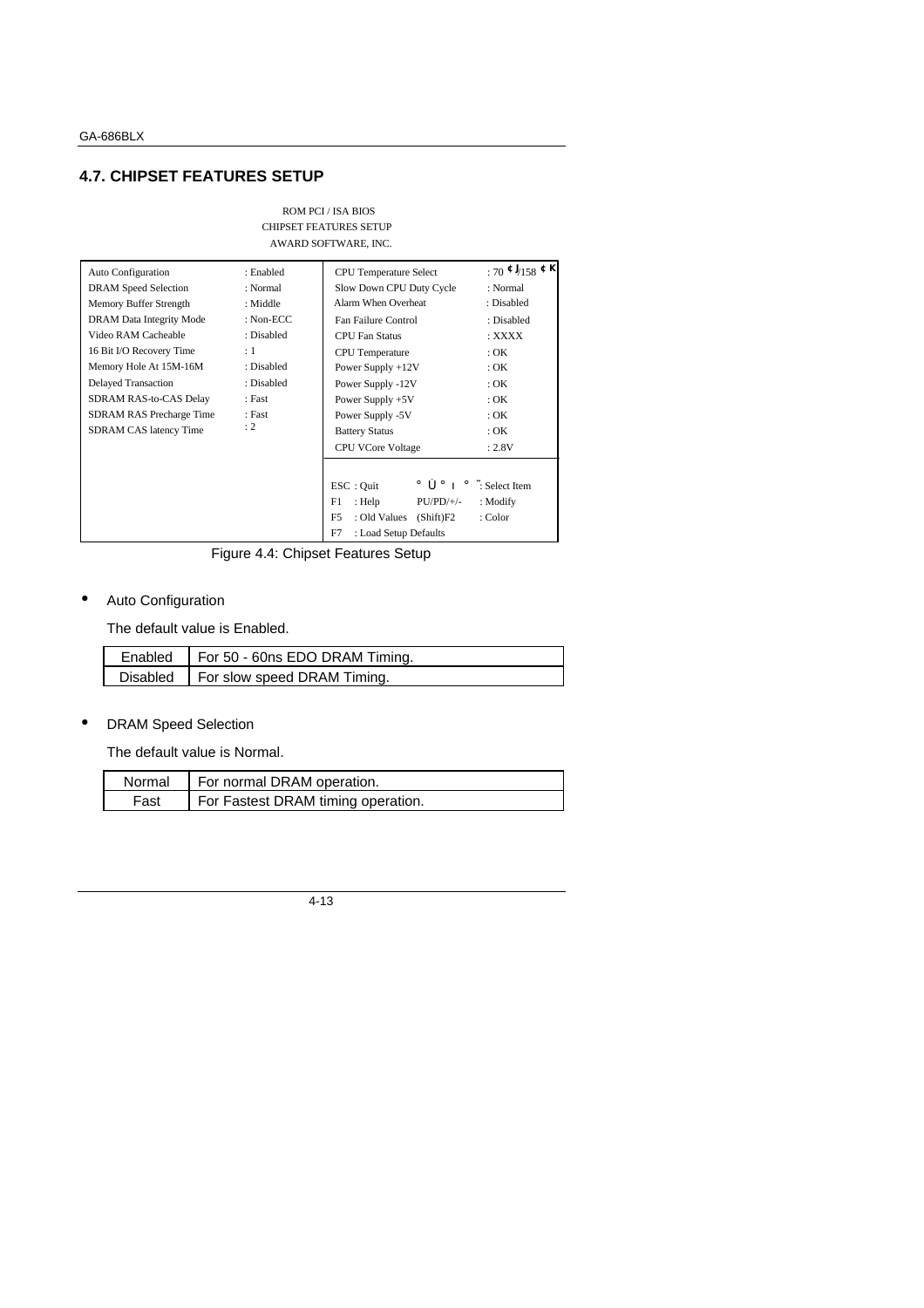# • Memory Buffer Strength

The default value is Middle.

| Middle | For Middle Memory Buffer strength. |
|--------|------------------------------------|
| LOW    | For Low Memory Buffer strength.    |
| Hiah   | For High Memory Buffer strength.   |

## • DRAM Data Integrity Mode

The default value is Non-ECC.

| Non-ECC    | For 64bit standard type DIMM module. |
|------------|--------------------------------------|
| <b>ECC</b> | For 72bit ECC type DIMM module.      |

• Video RAM Cacheable

The default value is Disabled.

| Disabled   Disable this function.                                                                                                             |
|-----------------------------------------------------------------------------------------------------------------------------------------------|
| Enabled   Enable this function to get better VGA performance;<br>while some brands of VGA must be disabled this<br>function (e.g.ET4000W32P). |

• 16 Bit I/O Recovery Time

The default value is 1.

| I Set 16 Bit I/O recovery time from 1 to 4. |
|---------------------------------------------|
| None.                                       |

• Memory Hole At 15M-16M

The default value is Disabled.

| Disabled | Normal Setting.                       |
|----------|---------------------------------------|
| Enabled  | Set Address=15~16MB remap to ISA BUS. |

• Delayed Transaction

The default value is Disabled.

| Disabled   Normal operation.                   |
|------------------------------------------------|
| Enabled   For slow speed ISA device in system. |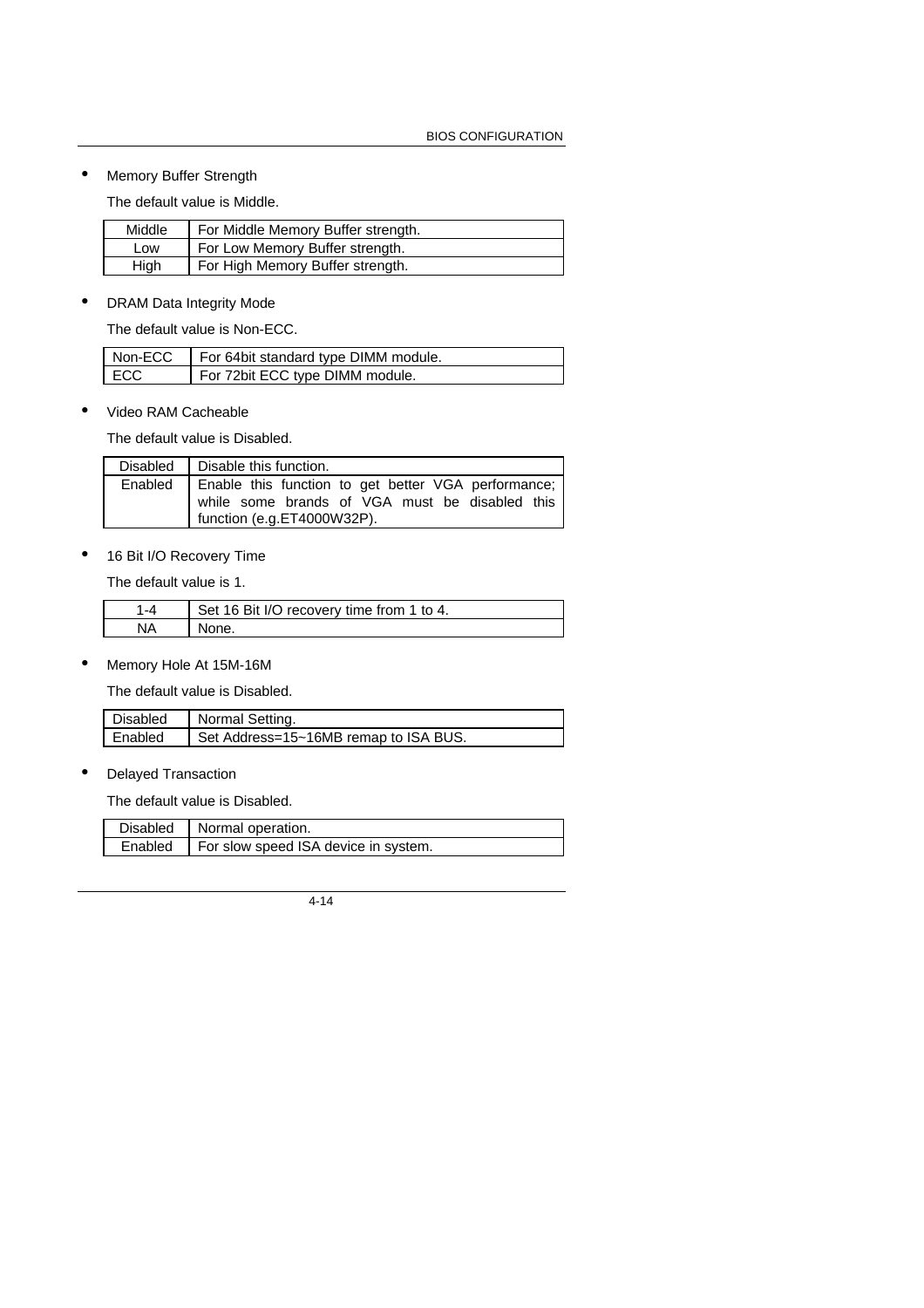• SDRAM RAS-to-CAS Delay

The default value is Slow.

| Slow | For 67 / 83 MHz SDRAM DIMM module. |
|------|------------------------------------|
| Fast | For 100 MHz SDRAM DIMM module.     |

# • SDRAM RAS Precharge Time

The default value is Slow.

| Slow | For 67 / 83 MHz SDRAM DIMM module. |
|------|------------------------------------|
| Fast | For 100 MHz SDRAM DIMM module.     |

• SDRAM CAS latency Time

The default value is 3.

| For 67 / 83 MHz SDRAM DIMM module. |
|------------------------------------|
| For 100 MHz SDRAM DIMM module.     |

• CPU Temperature Select

The default value is 70°C / 158°F.

| $65^{\circ}$ C / 149 $^{\circ}$ F | Monitor CPU Temp. at 65 $\degree$ C / 149 $\degree$ F, if Temp. > |
|-----------------------------------|-------------------------------------------------------------------|
|                                   | 65°C / 149°F will cause system alarming & slow                    |
|                                   | down CPU speed.                                                   |
| 70°C / 158°F                      | Monitor CPU Temp. at 70°C / 158°F, if Temp. >                     |
|                                   | 70°C / 158°F will cause system alarming & slow                    |
|                                   | down CPU speed.                                                   |
| 75°C / 167°F                      | Monitor CPU Temp. at 75°C / 167°F, if Temp. >                     |
|                                   | 75°C / 167°F will cause system alarming & slow                    |
|                                   | down CPU speed.                                                   |
| 80°C / 176°F                      | Monitor CPU Temp. at 80°C / 176°F, if Temp. >                     |
|                                   | 80°C / 176°F will cause system alarming & slow                    |
|                                   | down CPU speed.                                                   |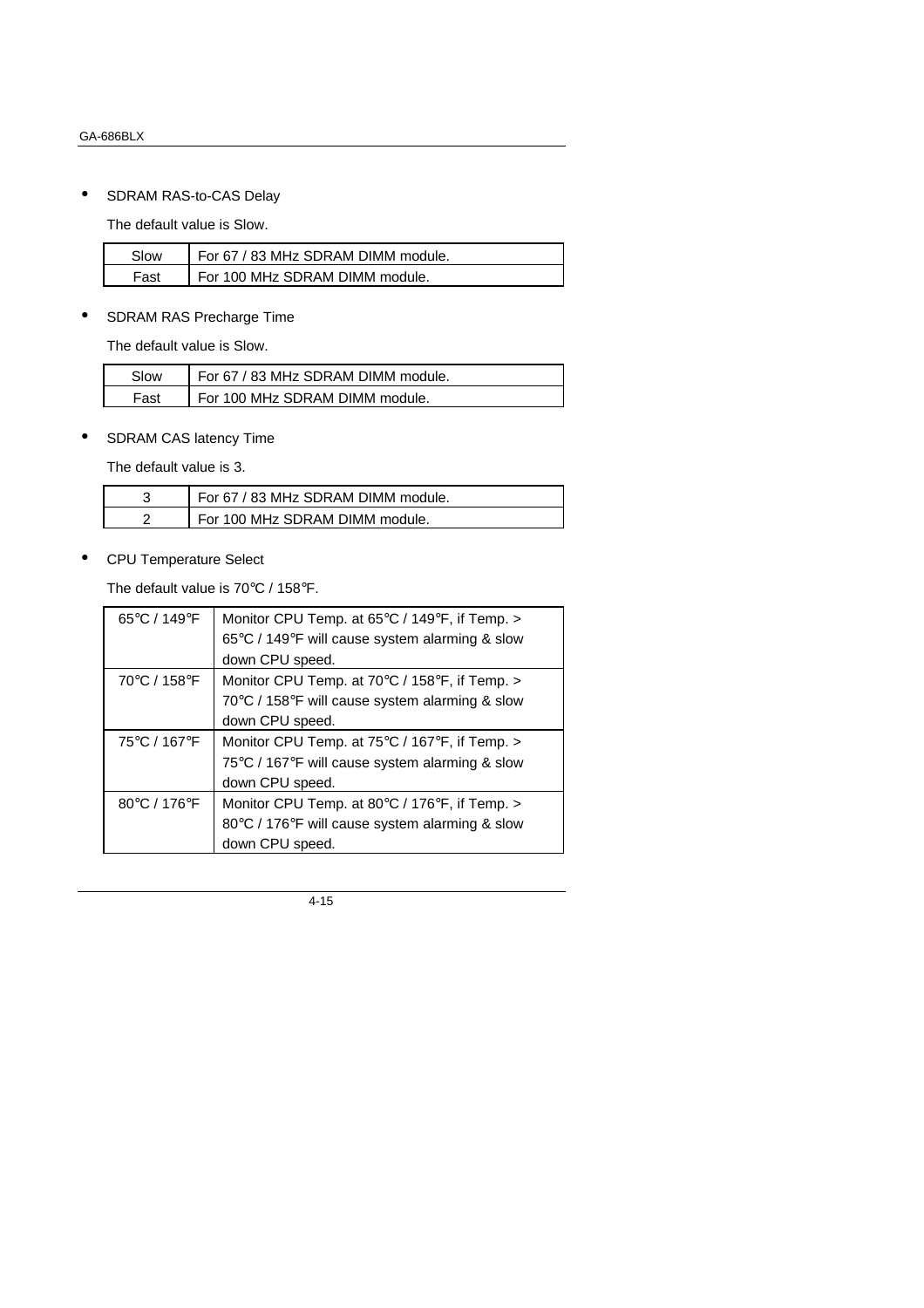| <b>Disabled</b> | <sup>1</sup> Disable monitors CPU Temp. (Overheat) function. |
|-----------------|--------------------------------------------------------------|
|                 |                                                              |

• Slow Down CPU Duty Cycle

The default value is Normal.

| Normal | Set Slow Down CPU Duty Cycle to Normal. |
|--------|-----------------------------------------|
| 12.5%  | Set Slow Down CPU Duty Cycle to 12.5%.  |
| 25.0%  | Set Slow Down CPU Duty Cycle to 25.5%.  |
| 37.5%  | Set Slow Down CPU Duty Cycle to 37.5%.  |
| 50.0%  | Set Slow Down CPU Duty Cycle to 50.0%.  |
| 62.5%  | Set Slow Down CPU Duty Cycle to 62.5%.  |
| 75.0%  | Set Slow Down CPU Duty Cycle to 75.0%.  |

• Alarm When Overheat

The default value is Disabled.

| Disabled   Disable Alarm When Overheat. |
|-----------------------------------------|
| Enabled   Enable Alarm When Overheat.   |

• Fan Failure Control

The default value is Disabled.

| Disabled   Disable monitor CPU FAN working status. |
|----------------------------------------------------|
| Enabled   Enable monitor CPU FAN working status.   |

• CPU Fan Status

The default value depends on system monitoring CPU FAN status.

| Fail | The CPU FAN fails to work.  |
|------|-----------------------------|
| ΟK   | The CPU FAN works normally. |
| xxxx | lanore                      |

• CPU Temperature

The default value is OK.

| CPU overheats. (CPU Temperature is out of SPEC.)<br>High |
|----------------------------------------------------------|
|----------------------------------------------------------|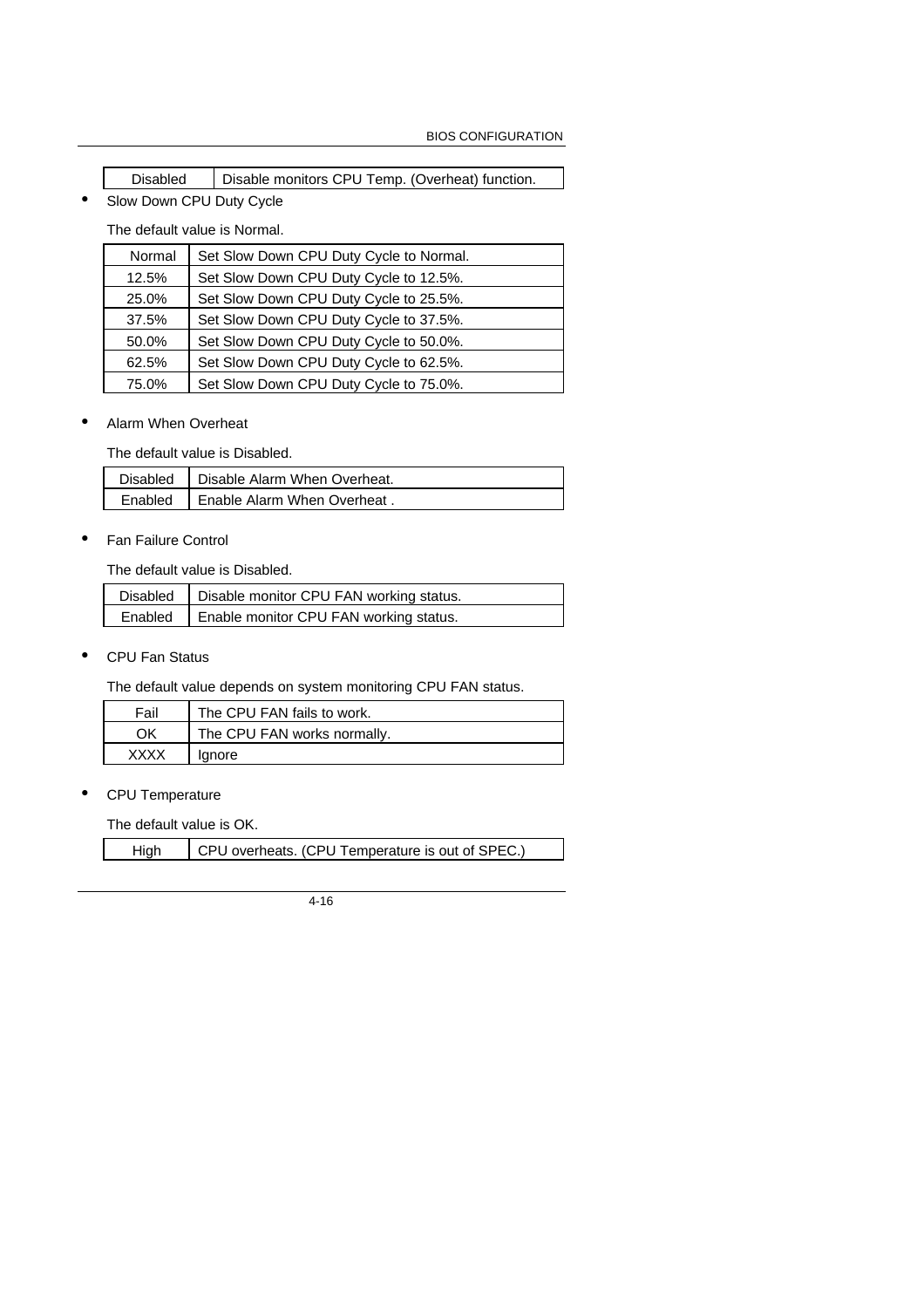|                                                  | CPU Temp. is in SPEC. |
|--------------------------------------------------|-----------------------|
| $D_{\text{output}}$ $C_{\text{unhyb}}$ $(401/T)$ |                       |

Power Supply  $\pm$ 12V /  $\pm$ 5V

The default value depends on system monitoring ±12V / ±5V voltage status.

| Fail | The $\pm$ 12V / $\pm$ 5V voltage from Power supply is out of<br>SPEC. |
|------|-----------------------------------------------------------------------|
| ΟK   | The $\pm$ 12V / $\pm$ 5V voltage from Power supply is in SPEC.        |

## • Battery Status

The default value depends on system monitoring Battery status.

| Fail | The Battery (3V) voltage is out of SPEC. |
|------|------------------------------------------|
| OK   | The Battery (3V) voltage is in SPEC.     |

• CPU VCore Voltage

1.8V~3.5V The voltage is current setting for CPU.

## **4.8. POWER MANAGEMENT SETUP**

ROM PCI / ISA BIOS POWER MANAGEMENT SETUP

| $*$ Time (hh:mm:ss) Alarm : 00:00:00                                                                                                                                                                        |                                                                                                                    | $\text{ESC}$ : Quit<br>i Ôi Õi<br>F1<br>$PU/PD/+/-$<br>$:$ Help<br>F <sub>5</sub><br>: Old Values<br>(Shift)F2<br>F7<br>: Load Setup Defaults | $\div$ : Select Item<br>: Modify<br>: Color                                    |
|-------------------------------------------------------------------------------------------------------------------------------------------------------------------------------------------------------------|--------------------------------------------------------------------------------------------------------------------|-----------------------------------------------------------------------------------------------------------------------------------------------|--------------------------------------------------------------------------------|
| Suspend Mode<br><b>HDD Power Down</b><br>Suspend Mode option<br>VGA Active Monitor<br>Soft-off by PWR-BTTN<br>CPUFAN off In Suspend<br>Power-Supply Type<br>Resume by Alarm<br>** Date (of Month) Alarm : 0 | : Disable<br>: Disable<br>: PowerOn Suspend<br>: Disabled<br>: Instant-off<br>: Disabled<br>$:$ Auto<br>: Disabled | Primary IDE 1<br>Secondary IDE 0<br>Secondary IDE 1<br><b>Floppy Disk</b><br>Serial Port<br>Parallel Port                                     | : Disabled<br>: Disabled<br>: Disabled<br>: Enabled<br>: Enabled<br>: Disabled |
| Power Management<br>PM Control by APM                                                                                                                                                                       | : Enable<br>: Yes                                                                                                  | ** Reload Global Timer Events **<br>IRQ [3-7,9-15] ,NMI<br>Primary IDE 0                                                                      | : Enabled<br>: Disabled                                                        |

Figure 4.5: Power Management Setup This item will show up when user uses ATX power supply.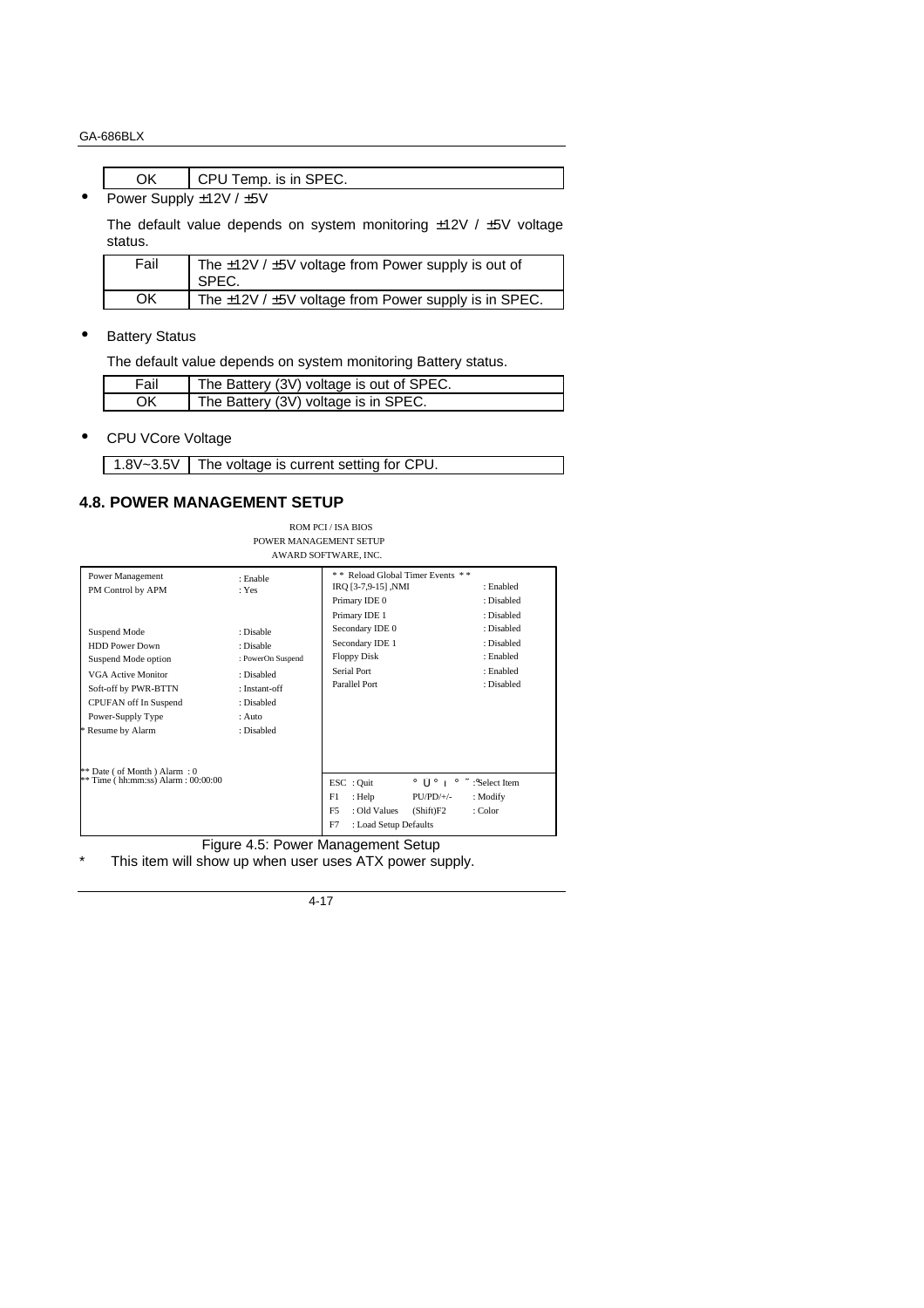- \* \* These two items will show up when Resume by Alarm is enabled.
- Power Management

The default value is Enabled.

| Enabled   Enable Green function.   |
|------------------------------------|
| Disabled   Disable Green function. |

• PM Control by APM

The default value is Yes.

| Yes | Enable software APM function.  |
|-----|--------------------------------|
| No  | Disable software APM function. |

Suspend Mode

The default value is Disable.

| Disabled  | Disable Suspend Mode.                  |
|-----------|----------------------------------------|
| 1 min - 1 | Setup the timer to enter Suspend Mode. |
| Hour      |                                        |

• HDD Power Down

The default value is Disable.

| Disable | Disable HDD Power Down mode function.                        |
|---------|--------------------------------------------------------------|
|         | 1-15 mins L Enable HDD Power Down mode between 1 to 15 mins. |

Suspend Mode Option

The default value : PowerOn Suspend

|                 | PowerOn Suspend   Set the system to PowerOn Suspend mode |
|-----------------|----------------------------------------------------------|
| Suspend to Disk | Set the system to Suspend to Disk mode                   |

• VGA Active Monitor

The default value is Disabled.

| Disabled | Disable monitor VGA activity. |
|----------|-------------------------------|
| Enabled  | Enable monitor VGA activity.  |

• Soft-off by PWR-BTTN

The default value is Instant-off.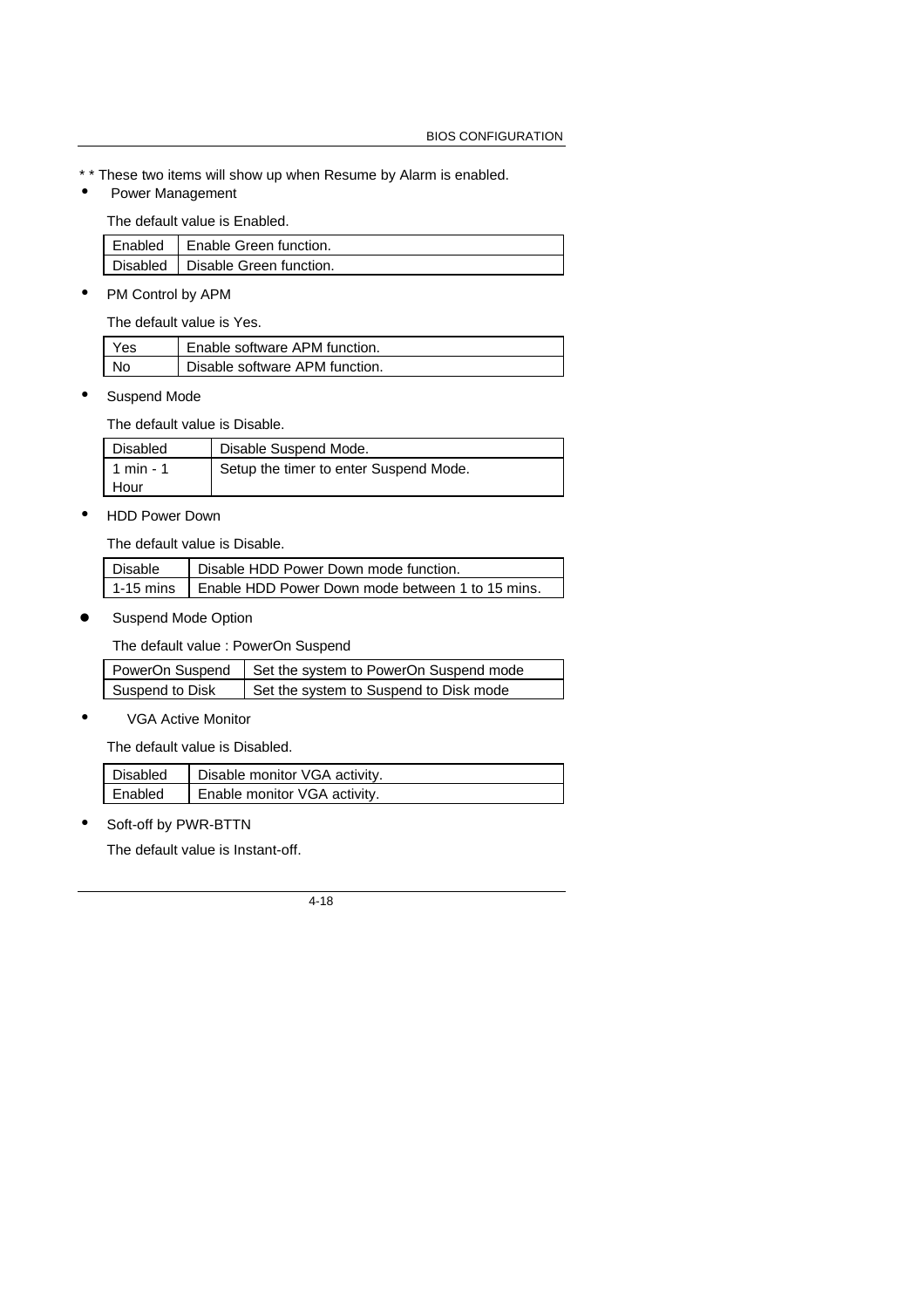| Instant-off | Soft switch ON/OFF for POWER ON/OFF                |
|-------------|----------------------------------------------------|
|             | Delay 4 Sec.   Soft switch ON 4sec. for POWER OFF. |

## • CPUFAN off In Suspend

The default value is Disabled.

| Disabled | Disable this function.                   |
|----------|------------------------------------------|
| Enabled  | Stop CPU FAN when entering Suspend mode. |

• Power-Supply Type

The default value is Auto.

| Auto       | Auto-detect which type of power supply is used. |
|------------|-------------------------------------------------|
| P8&P9      | Power-Supply Type is P8&P9.                     |
| <b>ATX</b> | Power-Supply Type is ATX.                       |

• Resume by Alarm

The default value is Disabled.

| Disabled | Disable this function.                    |
|----------|-------------------------------------------|
| Enabled  | Enable alarm function to POWER ON system. |
|          |                                           |

If the default value is Enabled.

| Date ( of Month) Alarm : | $10 - 31$              |
|--------------------------|------------------------|
| Time (hh: mm: ss)        | $(0-23):(0-59):(0-59)$ |
| Alarm :                  |                        |

• IRQ [3-7,9-15] , NMI

The default value is Enabled.

| Disabled | Disable this function.                         |
|----------|------------------------------------------------|
| Enabled  | Enable monitor IRQ [3-7,9-15] for Green event. |

• Primary IDE 0/1

The default value is Disabled.

| Disabled | Disable this function.                          |
|----------|-------------------------------------------------|
| Enabled  | Enable monitor Primary IDE 0/1 for Green event. |

• Secondary IDE 0/1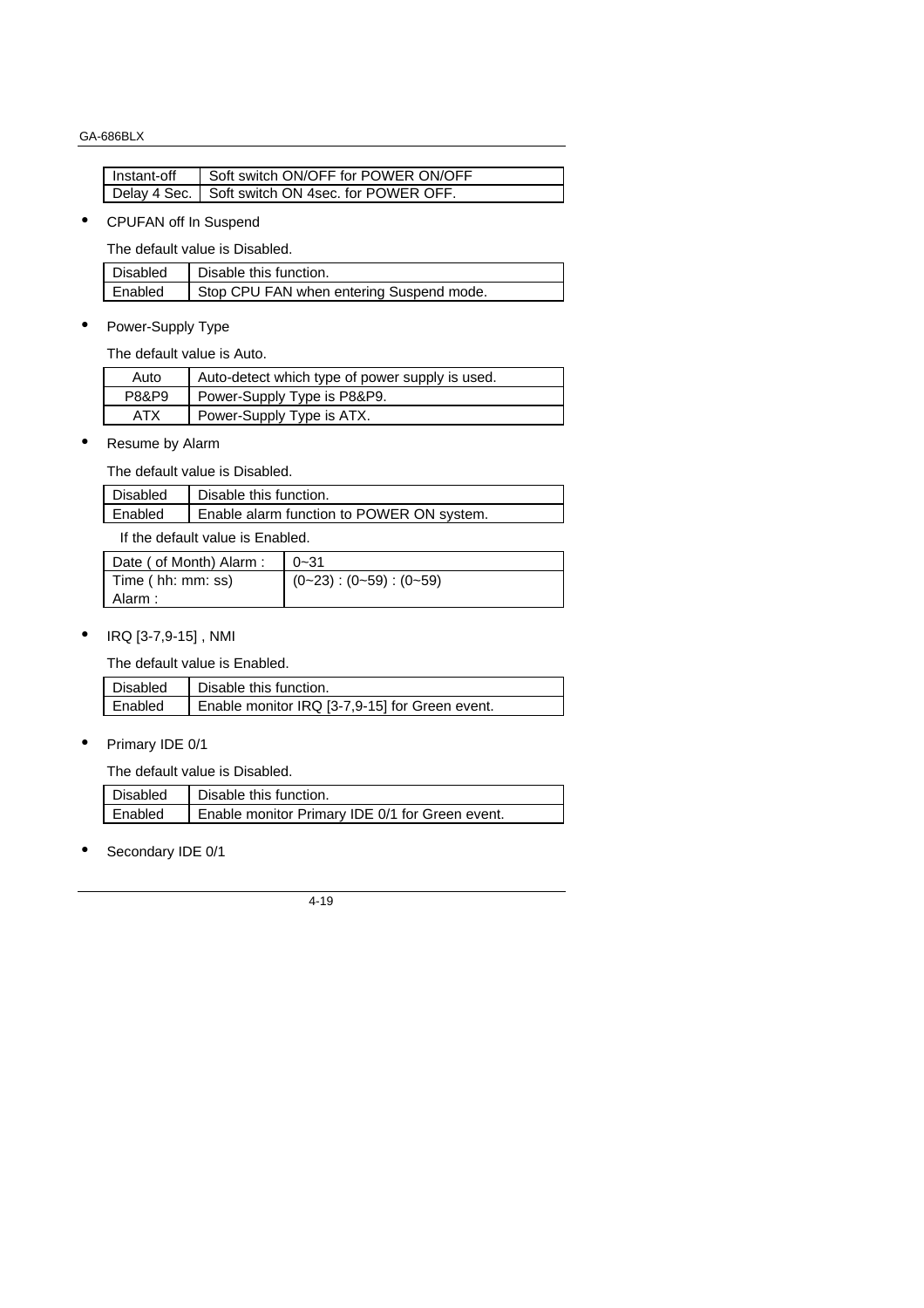The default value is Disabled.

| Disabled                | Disable this function.                            |
|-------------------------|---------------------------------------------------|
| l Enabled               | Enable monitor Secondary IDE 0/1 for Green event. |
| interests in the factor |                                                   |

• Floppy Disk

The default value is Enabled.

| Disabled | Disable this function.                      |
|----------|---------------------------------------------|
| Enabled  | Enable monitor Floppy Disk for Green event. |

• Serial Port

The default value is Enabled.

| Disabled  | Disable this function.                      |
|-----------|---------------------------------------------|
| I Enabled | Enable monitor Serial Port for Green event. |

#### • Parallel Port

The default value is Disabled.

| Disabled | Disable this function.                          |
|----------|-------------------------------------------------|
| Enabled  | L Enable monitor Parallel Port for Green event. |
|          |                                                 |

## **4.9. PNP/PCI CONFIGURATION**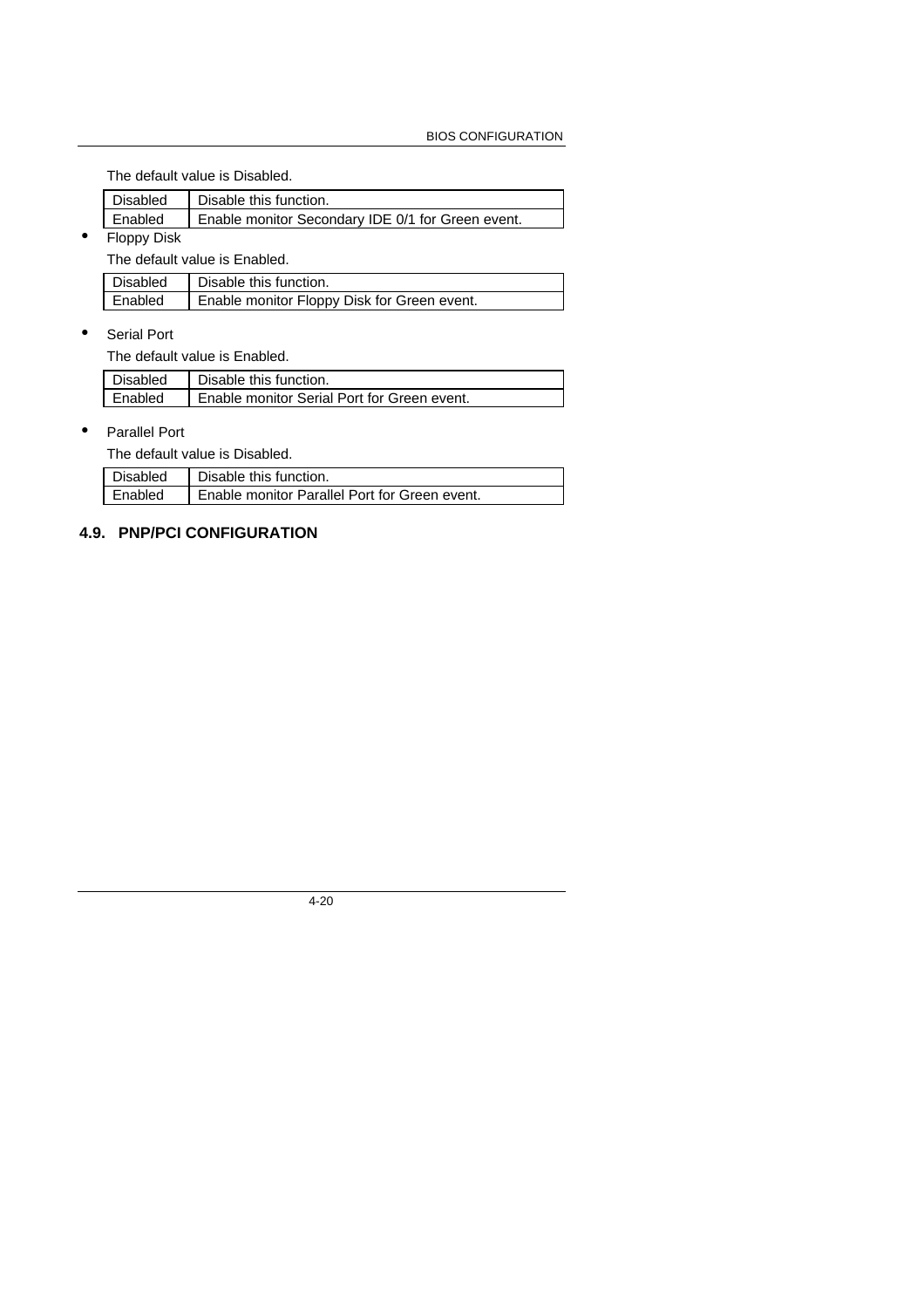| <b>ROM PCI / ISA BIOS</b><br>PNP/PCI CONFGURATION<br>AWARD SOFTWARE, INC. |               |                                |                            |
|---------------------------------------------------------------------------|---------------|--------------------------------|----------------------------|
| <b>PNP OS Installed</b>                                                   | : No          | Used MEM base addr             | : N/A                      |
| Resources Controlled by                                                   | : Manual      | *Used MEM Length               | :8K                        |
| <b>Reset Configuration Data</b>                                           | : Disabled    |                                |                            |
| IRQ-3 assigned to                                                         | : Legacy ISA  |                                |                            |
| IRQ-4 assigned to                                                         | : Legacy ISA  |                                |                            |
| IRQ-5 assigned to                                                         | : PCI/ISA PnP |                                |                            |
| IRQ-7 assigned to                                                         | : Legacy ISA  |                                |                            |
| IRQ-9 assigned to                                                         | : PCI/ISA PnP |                                |                            |
| IRQ-10 assigned to                                                        | : PCI/ISA PnP |                                |                            |
| IRQ-11 assigned to                                                        | : PCI/ISA PnP |                                |                            |
| IRQ-12 assigned to                                                        | : Legacy ISA  |                                |                            |
| IRQ-14 assigned to                                                        | : Legacy ISA  |                                |                            |
| IRQ-15 assigned to                                                        | : Legacy ISA  |                                |                            |
| DMA-0 assigned to                                                         | : PCI/ISA PnP |                                |                            |
| DMA-1 assigned to                                                         | : PCI/ISA PnP |                                |                            |
| DMA-3 assigned to                                                         | : PCI/ISA PnP | $\text{ESC}:\text{Quit}$       | i Ôi Õi $\div$ Select Item |
| DMA-5 assigned to                                                         | : PCI/ISA PnP | F1<br>: Help                   | $PU/PD/+/-$<br>: Modify    |
| DMA-6 assigned to                                                         | : PCI/ISA PnP | F <sub>5</sub><br>: Old Values | (Shift)F2<br>: Color       |
| DMA-7 assigned to                                                         | : PCI/ISA PnP | F7<br>: Load Setup Defaults    |                            |

Figure 4.6: PCI Slot Configuration

- \* This item will show up when Used MEM base addr has been set.
- PNP OS Installed

The default value is No.

| Yes | Enable PNP OS Installed function.  |
|-----|------------------------------------|
| No  | Disable PNP OS Installed function. |

• Resources Controlled by

The default value is Manual.

| Manual | User can set the PnP resource (I/O Address, IRQ & DMA |
|--------|-------------------------------------------------------|
|        | channels) used by legacy ISA DEVICE.                  |
| Auto   | BIOS automatically use these PnP rescuers.            |

• Reset Configuration Data

The default value is Disabled.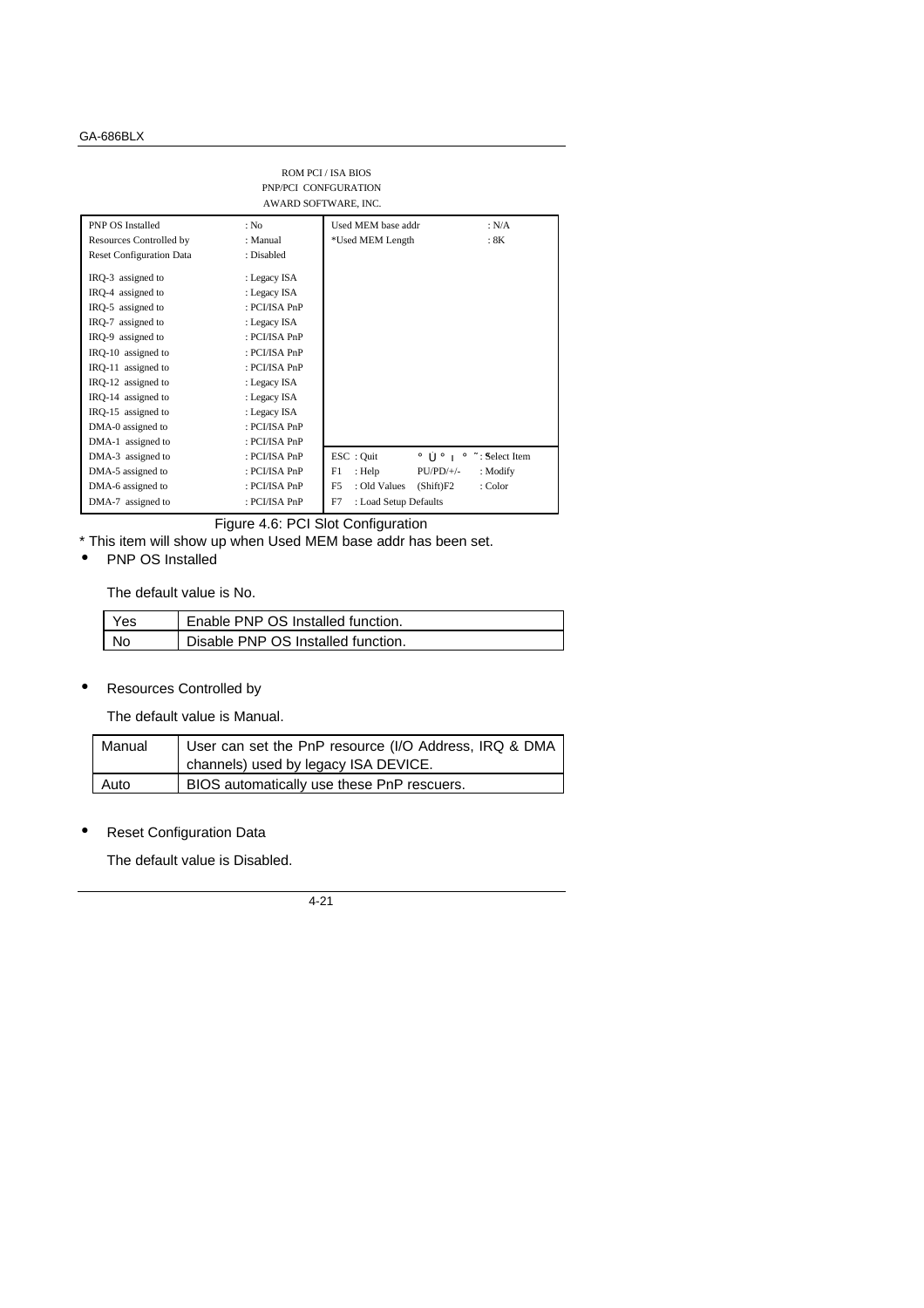BIOS CONFIGURATION

| l Disabled | Disable this function.                |
|------------|---------------------------------------|
| l Enabled  | Enable clear PnP information in ESCD. |

• IRQ (3,4,5,7,9,10,11,12,14,15), DMA(0,1,3,5,6,7) assigned to

The default value is "Legacy ISA" or "PCI/ISA PnP".

| Legacy ISA   The resource is used by Legacy ISA device.                       |
|-------------------------------------------------------------------------------|
| PCI/ISA PnP   The resource is used by PCI/ISA PnP device (PCI or<br>$ $ ISA). |

## • Used MEM base addr

The default value is N/A.

| N/A              | Disable the MEM. block using.           |
|------------------|-----------------------------------------|
| $C800 \sim DCO0$ | Select the MEM. block starting address. |

## • Used MEM Length

The default value is 8K.

| 8K<br>$\tilde{\phantom{a}}$ | Select the MEM, block size. |
|-----------------------------|-----------------------------|
| 64K                         |                             |
|                             |                             |

# **4.10. INTEGRATED PERIPHERALS**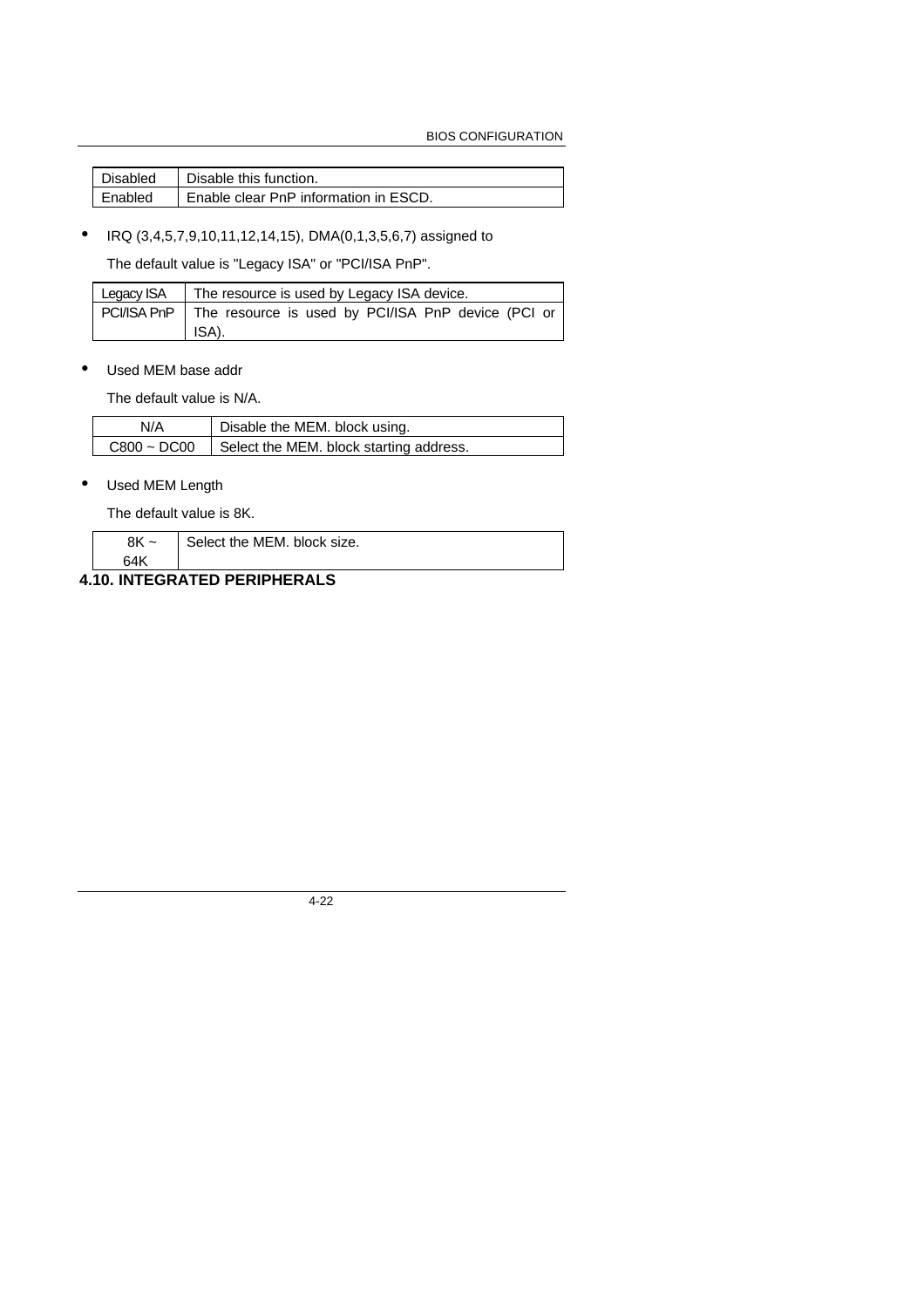|                                          | <b>INTEGRATED PERIPHERALS</b><br>AWARD SOFTWARE, INC. | ROM PCI / ISA BIOS                          |                    |
|------------------------------------------|-------------------------------------------------------|---------------------------------------------|--------------------|
| <b>IDE HDD Block Mode</b>                | : Enabled                                             | PS/2 Mouse Power On                         | : Disabled         |
| <b>IDE Primary Master PIO</b>            | $:$ Auto                                              | Keyboard Power On                           | : Disabled         |
| <b>IDE Primary Slave PIO</b>             | $:$ Auto                                              | ** KB Power On Multikey                     | : Enter            |
| <b>IDE Secondary Master PIO</b>          | $:$ Auto                                              |                                             |                    |
| <b>IDE Secondary Slave PIO</b>           | $:$ Auto                                              |                                             |                    |
| <b>IDE Primary Master UDMA</b>           | $:$ Auto                                              |                                             |                    |
| <b>IDE Primary Slave UDMA</b>            | $:$ Auto                                              |                                             |                    |
| <b>IDE Secondary Master UDMA</b>         | $:$ Auto                                              |                                             |                    |
| <b>IDE Secondary Slave UDMA</b>          | $:$ Auto                                              |                                             |                    |
| <b>On-Chip Primary</b><br><b>PCI IDE</b> | : Enabled                                             |                                             |                    |
| On-Chip Secondary PCI IDE                | : Enabled                                             |                                             |                    |
| <b>USB Keyboard Support</b>              | : Disabled                                            |                                             |                    |
|                                          |                                                       |                                             |                    |
| Onboard FDC Controller                   | : Enabled                                             |                                             |                    |
| <b>Onboard Serial Port1</b>              | : 3F8/IRO4                                            |                                             |                    |
| <b>Onboard Serial Port2</b>              | : $2F8/IRO3$                                          |                                             |                    |
| <b>Onboard Parallel Port</b>             | : 378/IRO7                                            | ESC : Quit<br>i Ôi Õi                       | $\div$ Select Item |
| Parallel Port Mode                       | $:$ SPP                                               | $PU/PD/+/-$<br>F1<br>: Help                 | : Modify           |
| * ECP Mode Use DMA                       | :3                                                    | : Old Values<br>F <sub>5</sub><br>(Shift)F2 | : Color            |
| * EPP Mode Select                        | EPP1.7                                                | F7<br>: Load Setup Defaults                 |                    |

Figure 4.7: Load Setup Defaults

- \* As ECP Mode is selected, two options can be defined:
	- 1. ECP Mode Use DMA : 3
	- 2. ECP Mode Use DMA : 1

As EPP Mode is selected, two options can be defined:

1. EPP 1.7

2. EPP 1.9

\*\* This item will show up when " Keyboard Power On: Multikey" is selected.

• IDE HDD Block Mode

The default value is Enabled.

| Enabled         | Enable IDE HDD Block Mode  |
|-----------------|----------------------------|
| <b>Disabled</b> | Disable IDE HDD Block Mode |

• IDE Primary Master PIO (for onboard IDE 1st channel).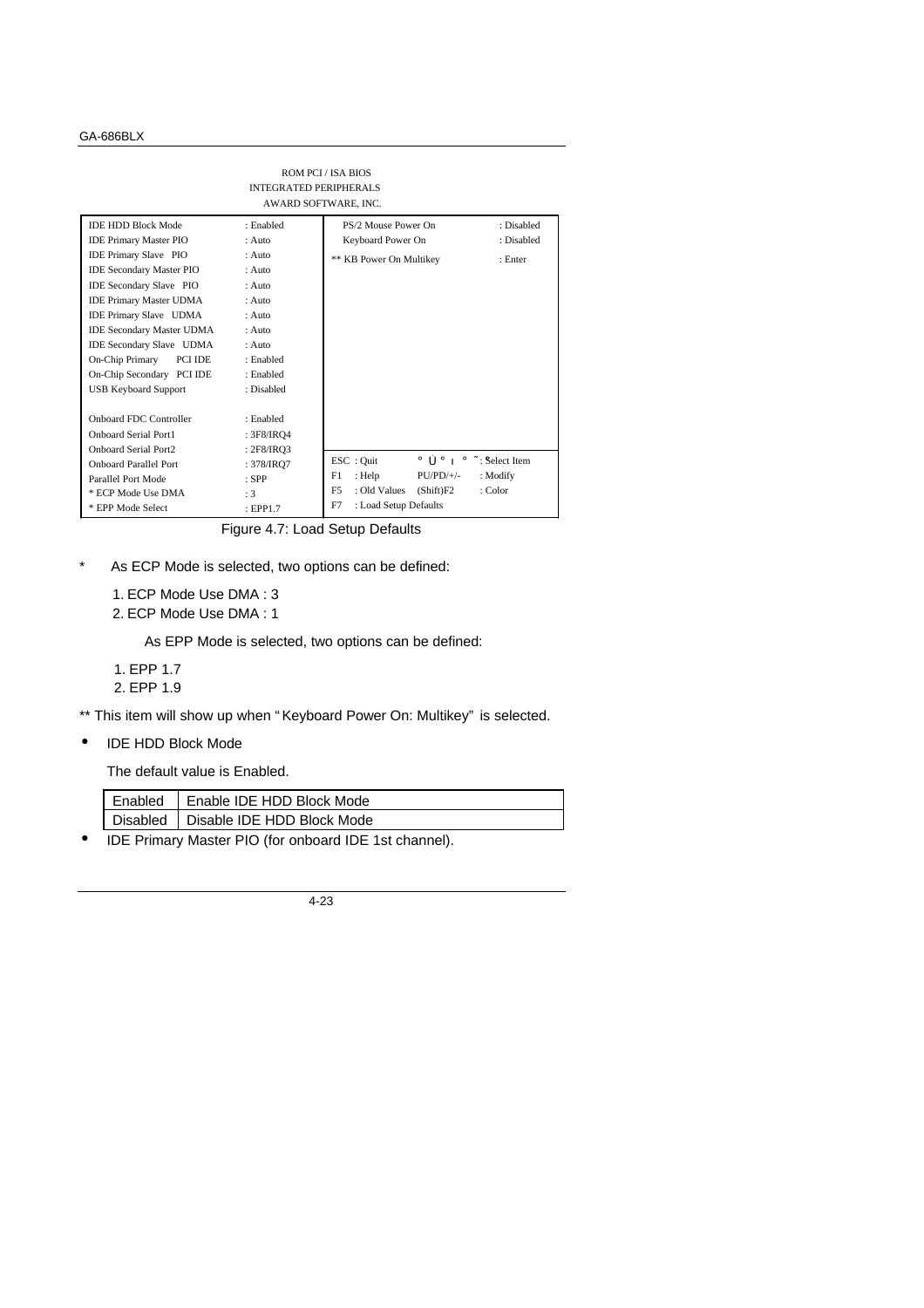The default value is Auto.

| Auto    | BIOS will automatically detect the IDE HDD Accessing |
|---------|------------------------------------------------------|
|         | mode.                                                |
| Mode0~4 | Manually set the IDE Accessing mode.                 |

• IDE Primary Slave PIO (for onboard IDE 1st channel).

The default value is Auto.

| Auto        | BIOS will automatically detect the IDE HDD Accessing<br>mode. |
|-------------|---------------------------------------------------------------|
| Mode $0$ ~4 | Manually set the IDE Accessing mode.                          |

• IDE Secondary Master PIO (for onboard IDE 2nd channel).

The default value is Auto.

| Auto        | BIOS will automatically detect the IDE HDD Accessing<br>mode. |
|-------------|---------------------------------------------------------------|
| Mode $0$ ~4 | Manually set the IDE Accessing mode.                          |

• IDE Secondary Slave PIO (for onboard IDE 2nd channel).

The default value is Auto.

| Auto    | BIOS will automatically detect the IDE HDD Accessing<br>mode. |
|---------|---------------------------------------------------------------|
| Mode0~4 | Manually set the IDE Accessing mode.                          |

• IDE Primary Master UDMA.

The default value is Auto.

| l Auto          | BIOS will automatically detect the IDE HDD Accessing<br>mode. |
|-----------------|---------------------------------------------------------------|
| <b>Disabled</b> | Disable UDMA function.                                        |

• IDE Primary Slave UDMA.

The default value is Auto.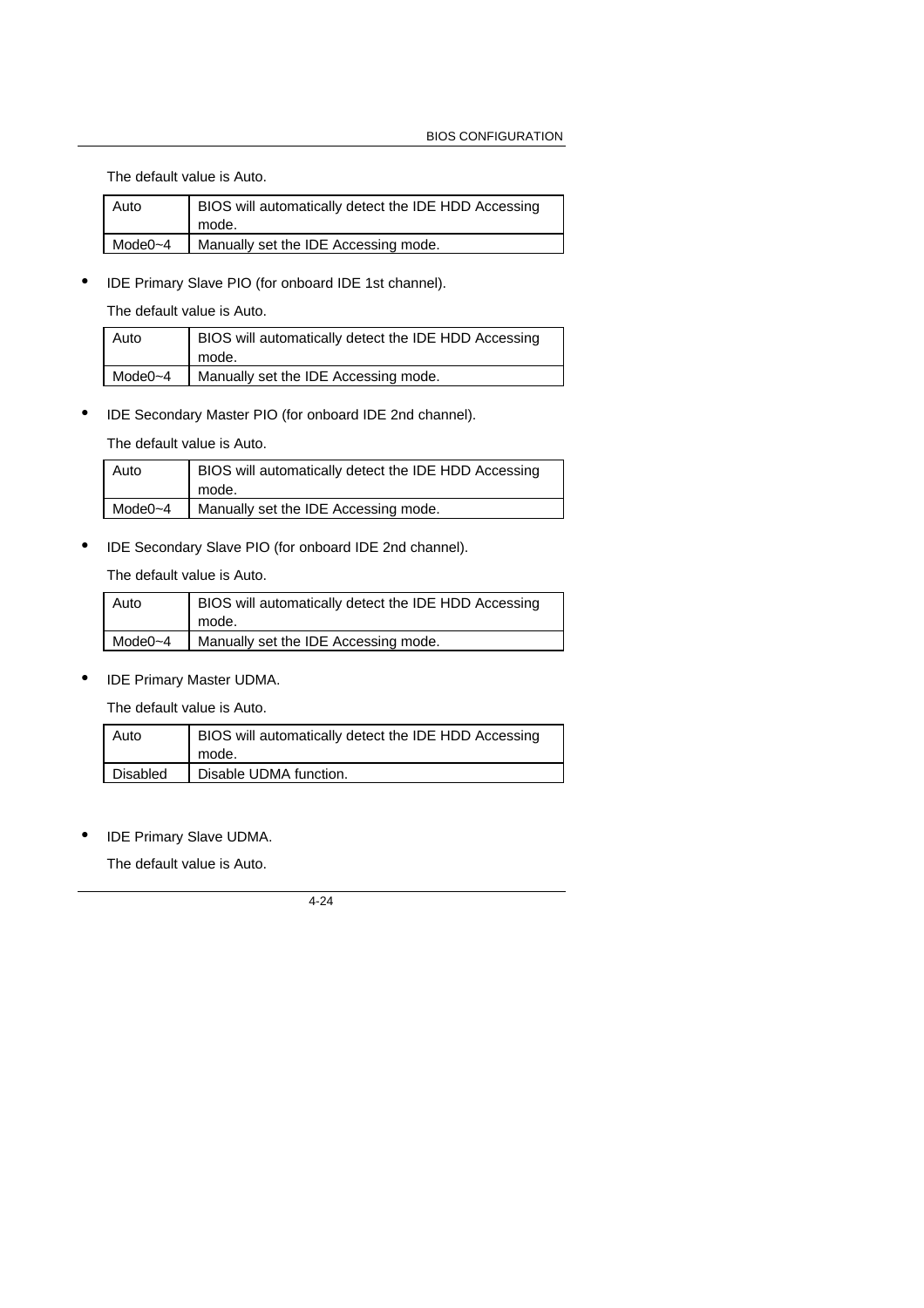| Auto     | BIOS will automatically detect the IDE HDD Accessing |
|----------|------------------------------------------------------|
|          | mode.                                                |
| Disabled | Disable UDMA function.                               |

• IDE Secondary Master UDMA.

The default value is Auto.

| Auto            | BIOS will automatically detect the IDE HDD Accessing<br>mode. |
|-----------------|---------------------------------------------------------------|
| <b>Disabled</b> | Disable UDMA function.                                        |

• IDE Secondary Slave UDMA.

The default value is Auto.

| Auto            | BIOS will automatically detect the IDE HDD Accessing |
|-----------------|------------------------------------------------------|
|                 | mode.                                                |
| <b>Disabled</b> | Disable UDMA function.                               |
|                 |                                                      |

• On-Chip Primary PCI IDE

The default value is Enabled.

| Enabled   Enable onboard 1st channel IDE port.   |
|--------------------------------------------------|
| Disabled   Disable onboard 1st channel IDE port. |

• On-Chip Secondary PCI IDE

The default value is Enabled.

| Enabled   Enable onboard 2nd channel IDE port.   |
|--------------------------------------------------|
| Disabled   Disable onboard 2nd channel IDE port. |

• USB Keyboard Support

The default value is Disabled.

| Enabled   Enable USB Keyboard Support.   |
|------------------------------------------|
| Disabled   Disable USB Keyboard Support. |

• Onboard FDC Controller

The default value is Enabled.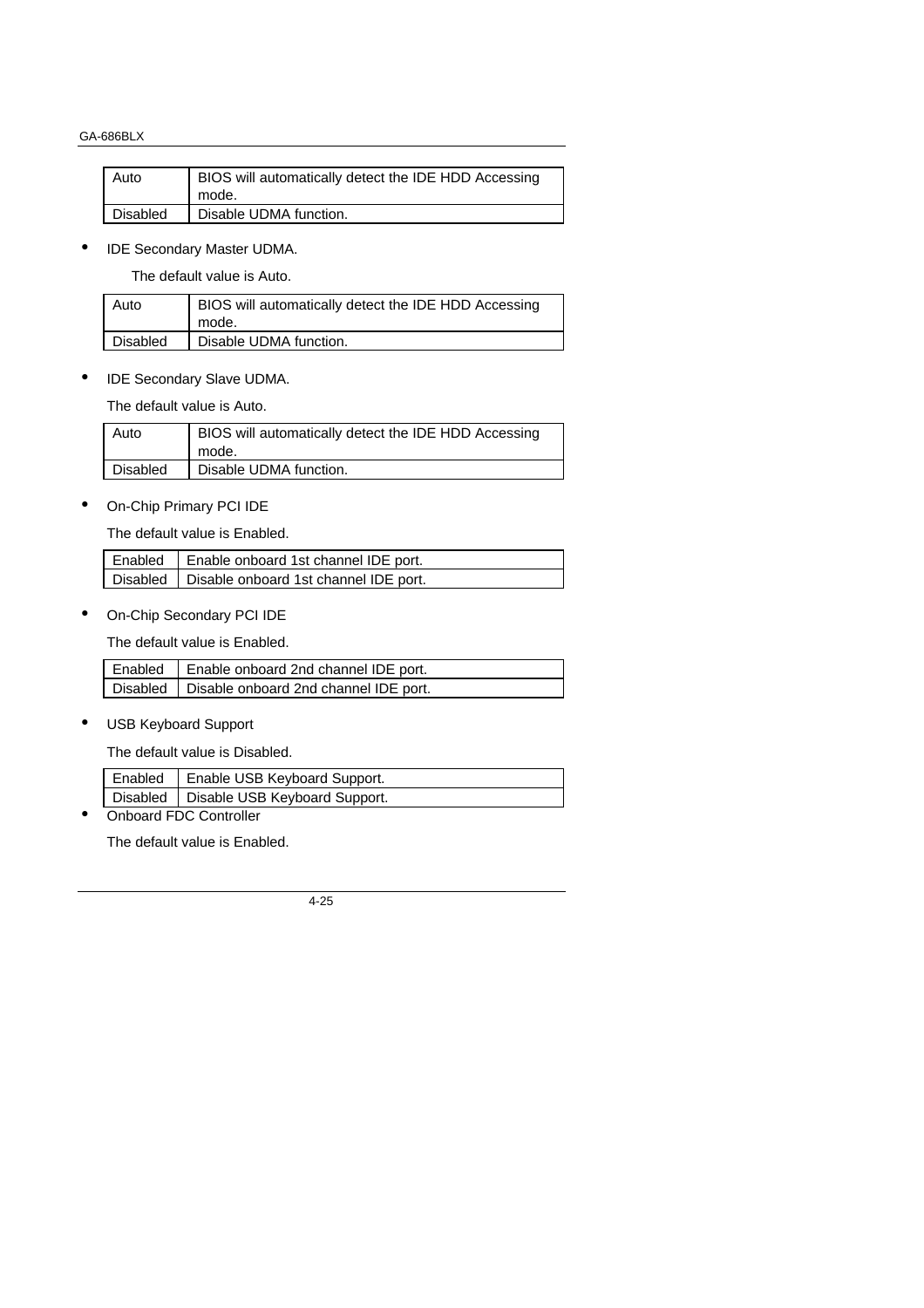| Enabled   Enable onboard FDD port.   |
|--------------------------------------|
| Disabled   Disable onboard FDD port. |

• Onboard Serial Port 1

The default value is 3F8/IRQ4.

| Auto     | BIOS will automatically setup the port 1 address. |
|----------|---------------------------------------------------|
| 3F8/IRQ4 | Enable onboard Serial port 1 and address is 3F8.  |
| 2F8/IRQ3 | Enable onboard Serial port 1 and address is 2F8.  |
| 3E8/IRQ4 | Enable onboard Serial port 1 and address is 3E8.  |
| 2E8/IRQ3 | Enable onboard Serial port 1 and address is 2E8.  |
| Disabled | Disable onboard Serial port 1.                    |

• Onboard Serial Port 2

The default value is 2F8/IRQ3.

| Auto            | BIOS will automatically setup the port 2 address. |
|-----------------|---------------------------------------------------|
| 3F8/IRQ4        | Enable onboard Serial port 2 and address is 3F8.  |
| 2F8/IRQ3        | Enable onboard Serial port 2 and address is 2F8.  |
| 3E8/IRQ4        | Enable onboard Serial port 2 and address is 3E8.  |
| 2E8/IRQ3        | Enable onboard Serial port 2 and address is 2E8.  |
| <b>Disabled</b> | Disable onboard Serial port 2.                    |

• Onboard Parallel port

The default value is 378/IRQ7.

| 378/IRQ7 | Enable onboard LPT port and address is 378/IRQ7.            |
|----------|-------------------------------------------------------------|
| 278/IRQ5 | Enable onboard LPT port and address is 278/IRQ5.            |
| Disabled | Disable onboard LPT port.                                   |
|          | 3BC/IRQ7   Enable onboard LPT port and address is 3BC/IRQ7. |

• Parallel Port Mode

The default value is SPP.

| <b>SPP</b> | Using Parallel port as Standard Printer Port.      |
|------------|----------------------------------------------------|
| EPP        | Using Parallel port as Enhanced Parallel Port.     |
| <b>ECP</b> | Using Parallel port as Extended Capabilities Port. |
| ECP/EPP    | Using Parallel port as ECP & EPP mode.             |
| -----      |                                                    |

• PS/2 Mouse Power on

The default value is Disabled.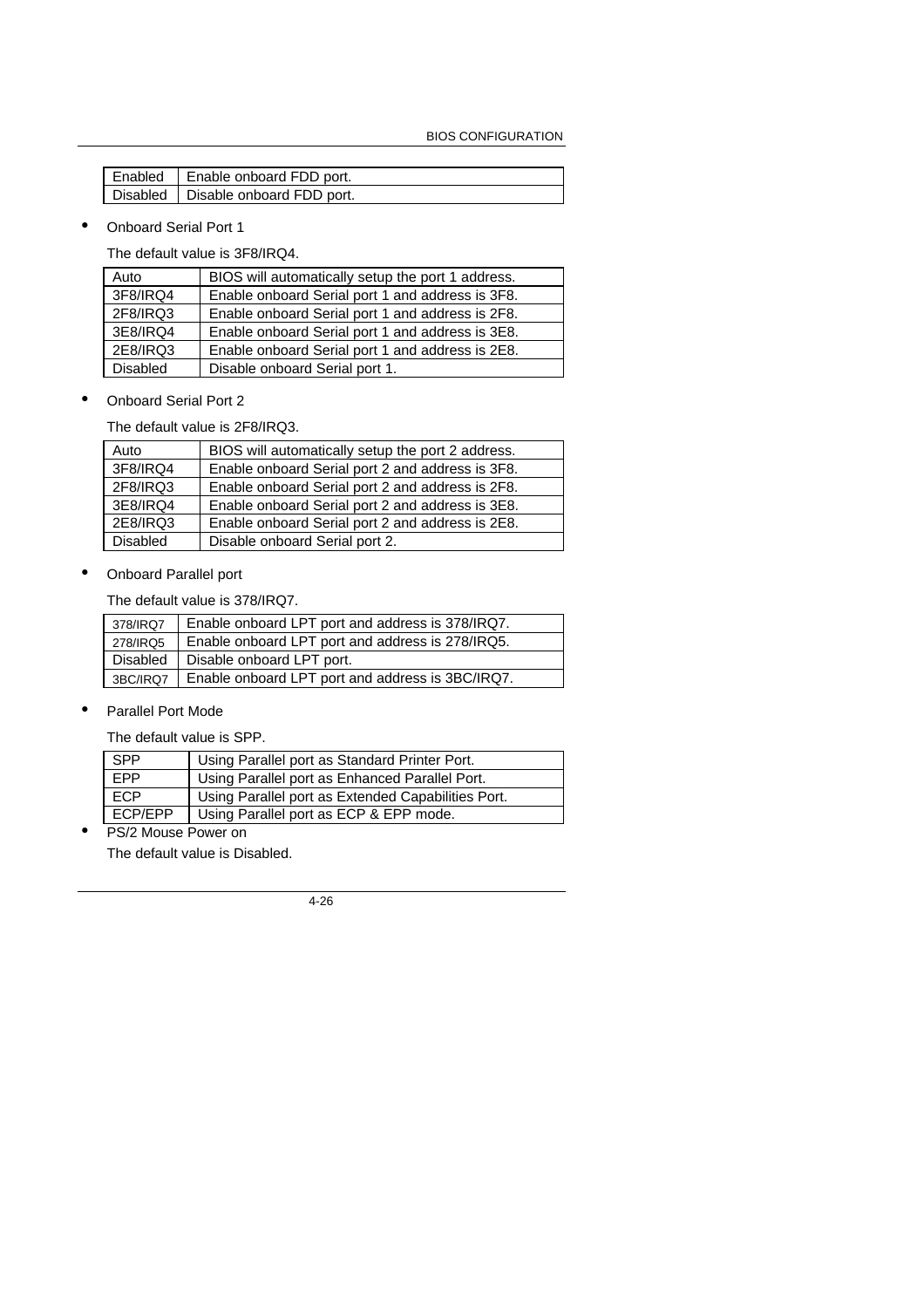| Disabled     | Disable PS/2 Mouse Power on.                              |
|--------------|-----------------------------------------------------------|
| Left Double  | Click twice on PS/2 mouse left button to Power on system. |
| Right Double | Click twice on PS/2 mouse right button to Power on        |
|              | system.                                                   |

## • Keyboard Power on

The default value is Disabled.

| Disabled | Disable Keyboard Power on.                     |
|----------|------------------------------------------------|
| Any Key  | Press any key to Power on system               |
| Multikey | Enter multikey combination to Power on system. |

## **4.11. LOAD SETUP DEFAULTS**

ROM PCI / ISA BIOS LOAD SETUP DEFAULTS AWARD SOFTWARE, INC.

| <b>STANDARD CMOS SETUP</b>                      | <b>USER PASSWORD</b>                       |  |  |  |  |
|-------------------------------------------------|--------------------------------------------|--|--|--|--|
| <b>BIOS FEATURES SETUP</b>                      | <b>IDE HDD AUTO DETECTION</b>              |  |  |  |  |
| <b>CHIPSET FEATURES SETUP</b>                   | <b>SAVE &amp; EXIT SETUP</b>               |  |  |  |  |
| POWER MANAGEMENT SETUP                          | <b>EXIT WITHOUT SAVING</b>                 |  |  |  |  |
| PNP/PCI CONFIGU<br>Load SETUP Defaults (Y/N)? N |                                            |  |  |  |  |
| <b>INTEGRATED PERIPHERALS</b>                   |                                            |  |  |  |  |
| <b>LOAD SETUP DEFAULTS</b>                      |                                            |  |  |  |  |
| <b>ESC</b><br>: Quit                            | $i \hat{O} i \hat{O} i \div i$ Select Item |  |  |  |  |
| F10<br>: Save & Exit Setup                      | (Shift)F2<br>: Change Color                |  |  |  |  |
| Load SETUP Defaults except Standard CMOS SETUP  |                                            |  |  |  |  |

Figure 4.7: Load Setup Defaults

• Load SETUP Defaults

To load SETUP defaults value to CMOS SRAM, enter "Y". If not, enter "N".

# **4.12. USER PASSWORD**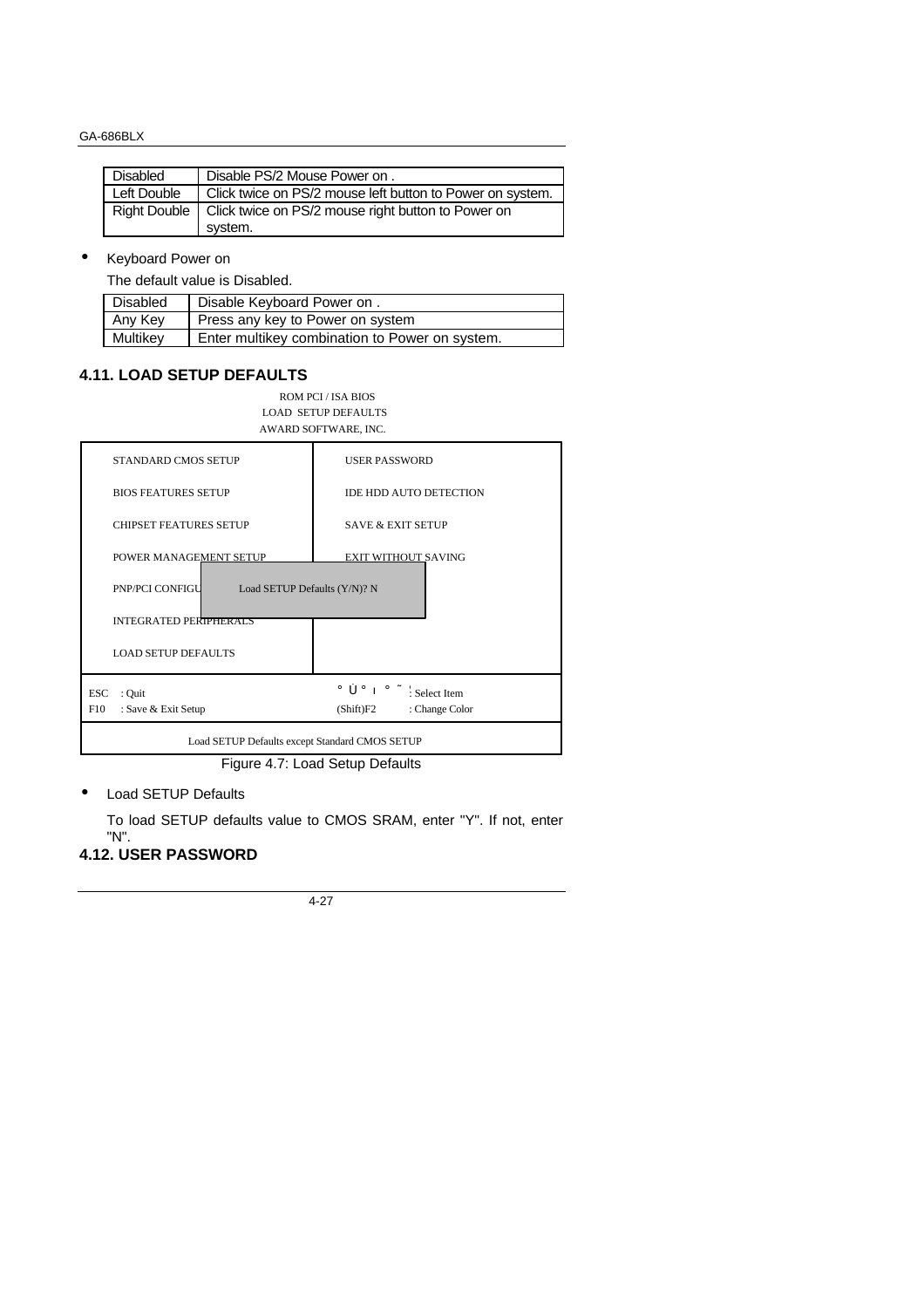When you select this function, the following message will appear at the center of the screen to assist you in creating a password.

#### ENTER PASSWORD

#### ROM PCI / ISA BIOS USER PASSWORD AWARD SOFTWARE, INC.



Figure 4.8: Password Setting

Type the password, up to eight characters, and press <Enter>. The password typed now will clear and previously entered password from CMOS memory. You will be asked to confirm the password. Type the password again and press <Enter>. You may also press <Esc> to abort the selection and not enter a password.

To disable password, just press <Enter> when you are prompted to enter password. A message will confirm the password being disabled. Once the password is disabled, the system will boot and you can enter Setup freely.

#### PASSWORD DISABLED

If you select System at Security Option of BIOS Features Setup Menu, you will be prompted for the password every time the system is rebooted or any time you try to enter Setup. If you select Setup at Security Option of BIOS Features Setup Menu, you will be prompted only when you try to enter Setup.

#### **4.13. IDE HDD AUTO DETECTION**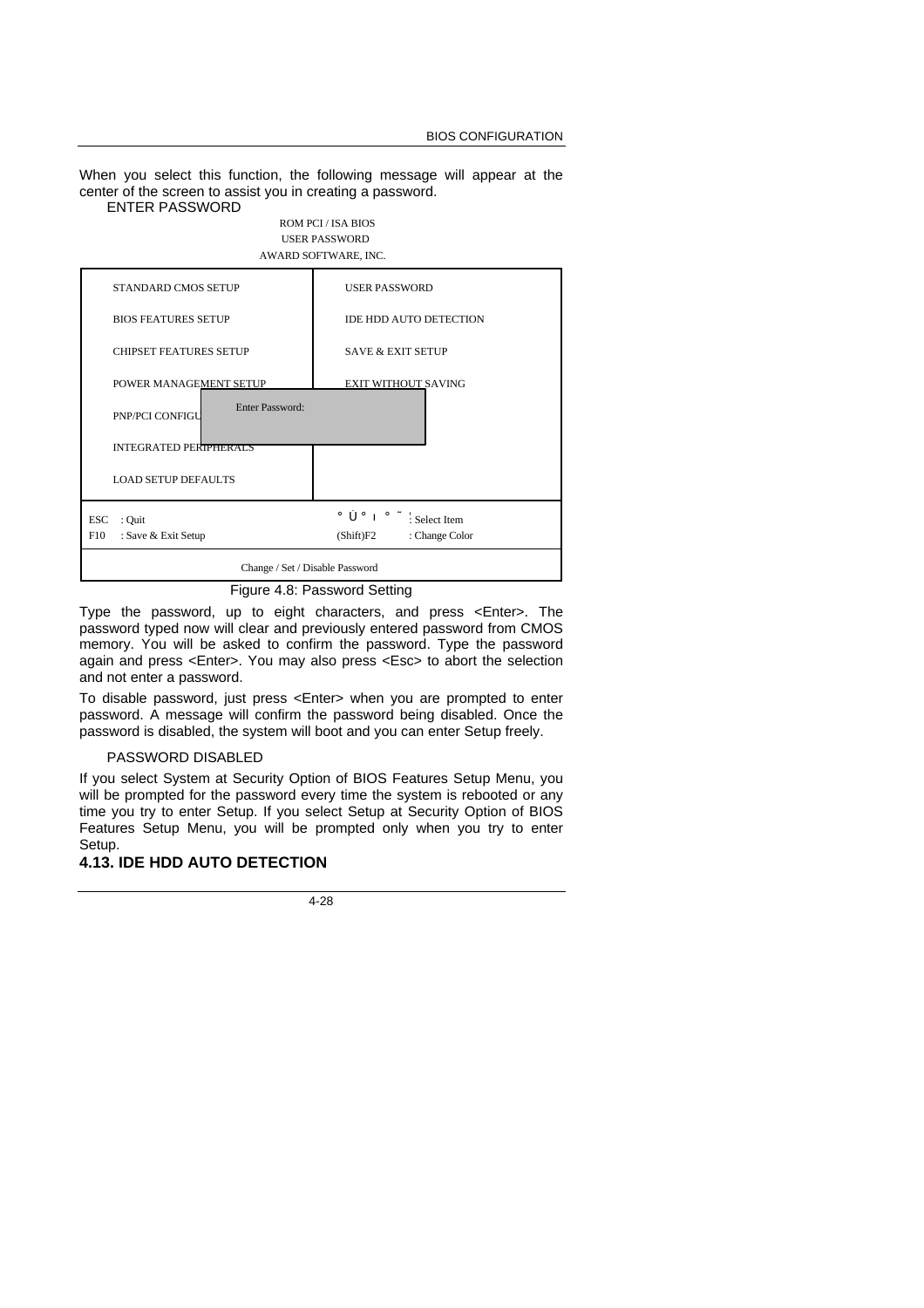| ROM PCI / ISA BIOS<br>IDE HDDD AUTO DETECTION<br>AWARD SOFTWARE, INC.                                                       |             |       |             |                |              |               |               |  |  |
|-----------------------------------------------------------------------------------------------------------------------------|-------------|-------|-------------|----------------|--------------|---------------|---------------|--|--|
| <b>HARD DISKS</b><br>CYLS.<br><b>HEAD</b><br><b>SECTOR</b><br><b>MODE</b><br>TYPE<br><b>SIZE</b><br><b>PRECOMP</b><br>LANDZ |             |       |             |                |              |               |               |  |  |
|                                                                                                                             |             |       |             |                |              |               |               |  |  |
| Select Primary Master Option (N=Skip): N                                                                                    |             |       |             |                |              |               |               |  |  |
|                                                                                                                             |             |       |             |                |              |               |               |  |  |
| <b>OPTION</b>                                                                                                               | <b>SIZE</b> | CYLS. | <b>HEAD</b> | <b>PRECOMP</b> | <b>LANDZ</b> | <b>SECTOR</b> | <b>MODE</b>   |  |  |
| 1(Y)                                                                                                                        | 521         | 530   | 32          | $\overline{0}$ | 1059         | 63            | LBA           |  |  |
| $\overline{c}$                                                                                                              | 521         | 1060  | 16          | 65535          | 1059         | 63            | <b>NORMAL</b> |  |  |
| 3                                                                                                                           | 521         | 530   | 32          | 65535          | 1059         | 63            | LARGE         |  |  |

Figure 4.9: IDE HDD Auto Detection

Type "Y" will accept the H.D.D. parameter reported by BIOS.

Type "N" will keep the old H.D.D. parameter setup. If the hard disk cylinder NO. is over 1024, then the user can select LBA mode or LARGER mode for DOS partition Larger than 528 MB.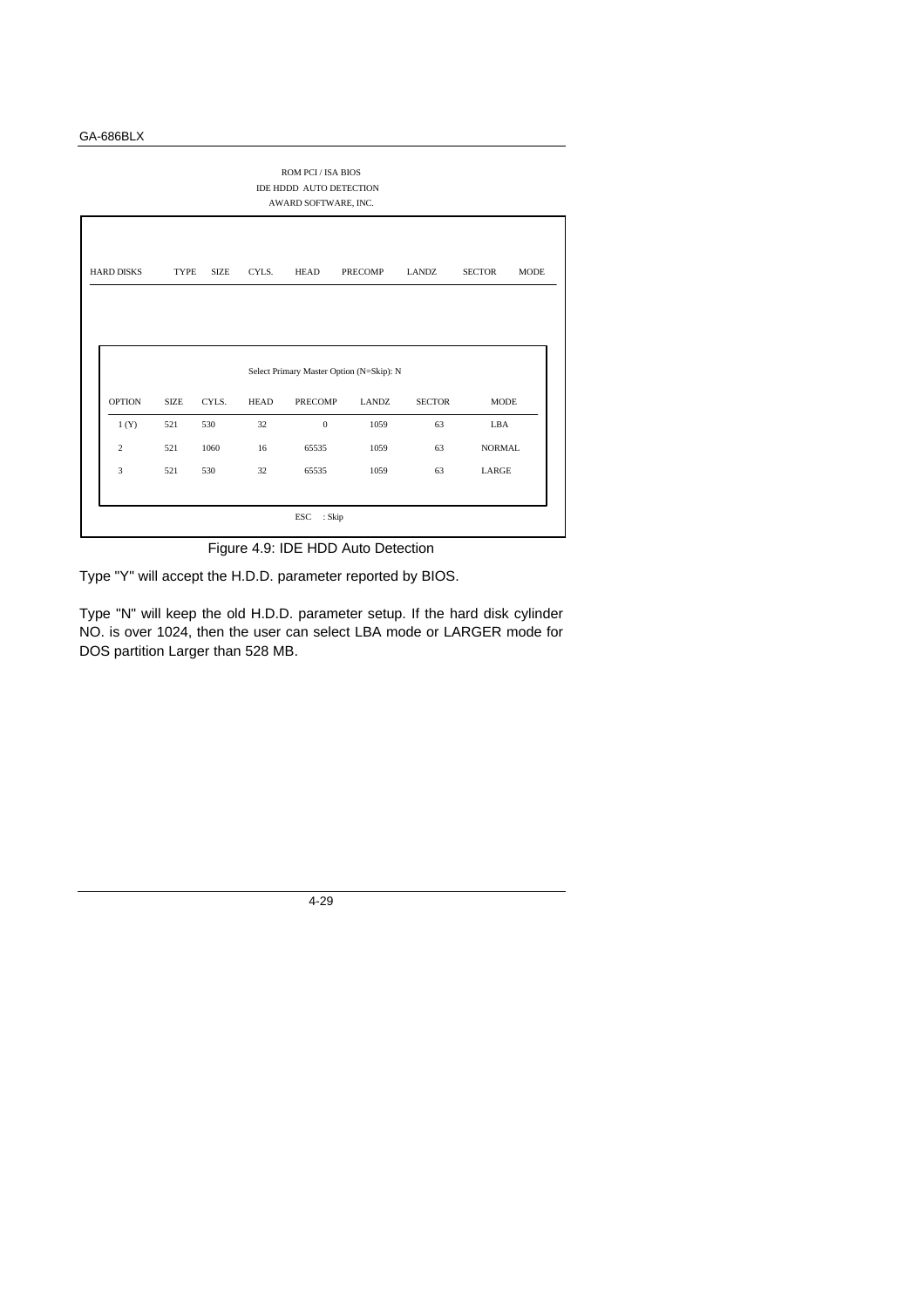# **4.14. SAVE & EXIT SETUP**



Figure 4.10: Save & Exit Setup

Type "Y" will quit the Setup Utility and save the user setup value to RTC CMOS SRAM.

Type "N" will return to Setup Utility.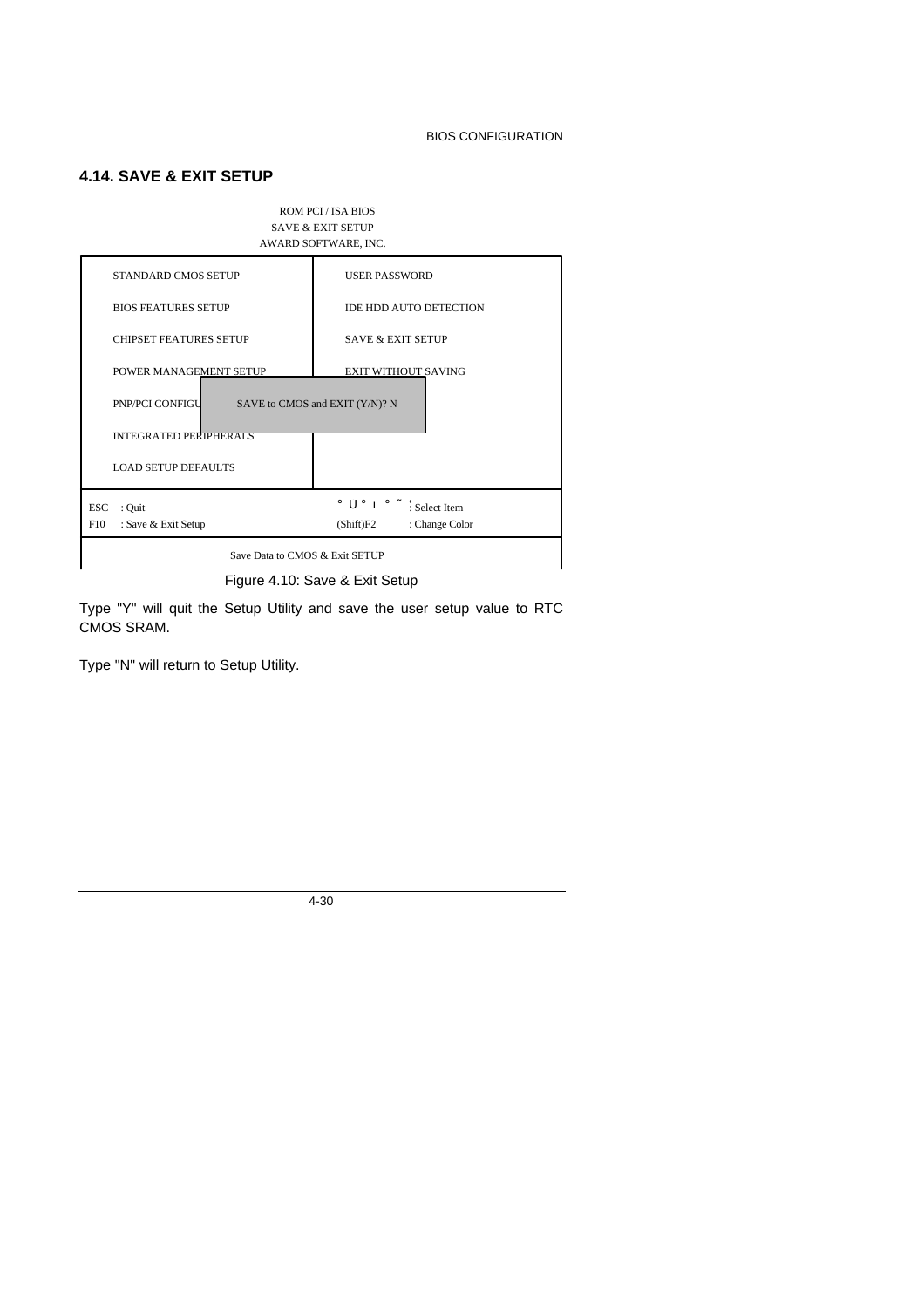## **4.15. EXIT WITHOUT SAVING**



Type "Y" will quit the Setup Utility without saving to RTC CMOS SRAM.

Type "N" will return to Setup Utility.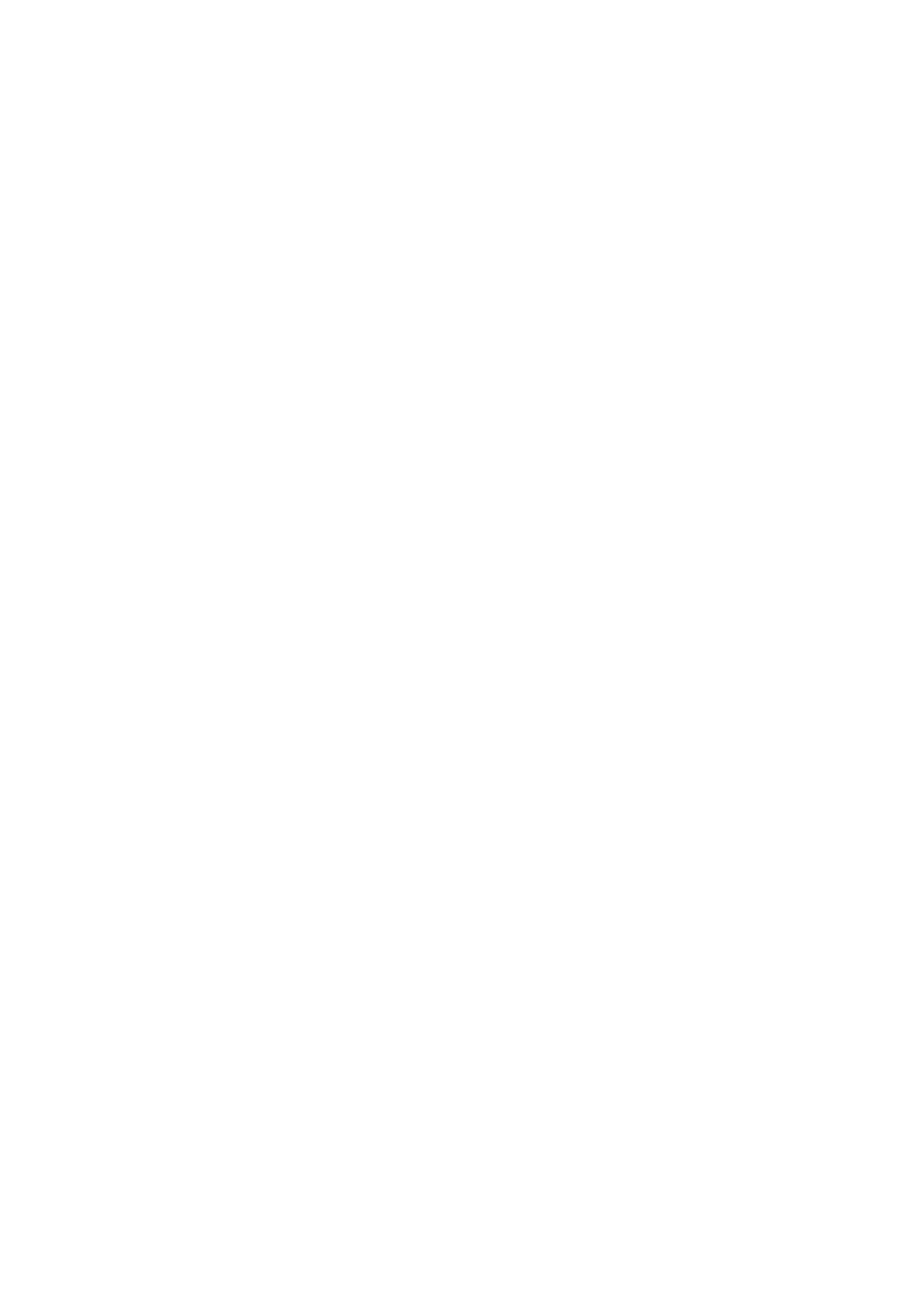# **5. AT TECHNICAL INFORMATION**

# **5.1. I/O BUS CONNECTOR PIN OUT**

## *5.1.1. ISA SLOT PIN OUT*

| GND_             | <b>B01</b> | A01 | -I/O CH CHK      |                                |                 |                 |                          |
|------------------|------------|-----|------------------|--------------------------------|-----------------|-----------------|--------------------------|
| RESET_           | <b>B02</b> | A02 | SD07             |                                |                 |                 |                          |
| $+5V$            | <b>B03</b> | A03 | SD06             |                                |                 |                 |                          |
| IRQ9_            | <b>B04</b> | A04 | SD05             |                                |                 |                 |                          |
| $-5V_{-}$        | <b>B05</b> | A05 | SD04             |                                |                 |                 |                          |
| DRQ <sub>2</sub> | <b>B06</b> | A06 | SD03             |                                |                 |                 |                          |
| $-12V$           | <b>B07</b> | A07 | SD02             |                                |                 |                 |                          |
| 0WS_             | <b>B08</b> | A08 | SD <sub>01</sub> |                                |                 |                 |                          |
| $+12V$           | <b>B09</b> | A09 | SD00             |                                |                 |                 |                          |
| GND_             | <b>B10</b> | A10 | -I/O CH RDY      |                                |                 |                 |                          |
| -SMEMW_          | <b>B11</b> | A11 | <b>AEN</b>       |                                |                 |                 |                          |
| -SMEMR           | <b>B12</b> | A12 | SA19             |                                |                 |                 |                          |
| $-IOW$           | <b>B13</b> | A13 | SA18             |                                |                 |                 |                          |
| $-IOR$           | <b>B14</b> | A14 | SA17             | -MEMCS16                       | D <sub>01</sub> | C <sub>01</sub> | <b>SBHE</b>              |
| -DACK3           | <b>B15</b> | A15 | SA16             | $-I/OCS16$                     | D02             | CO <sub>2</sub> | LA23                     |
| $-DRQ3$          | <b>B16</b> | A16 | SA15             | <b>IRQ10_</b>                  | D <sub>03</sub> | CO <sub>3</sub> | LA <sub>22</sub>         |
| -DACK1           | <b>B17</b> | A17 | SA14             |                                | D <sub>04</sub> | CO <sub>4</sub> | LA21                     |
| -DRQ1            | <b>B18</b> | A18 | SA13             | $IRQ11$ <sub>-</sub><br>IRQ12_ | D <sub>05</sub> | CO <sub>5</sub> | LA20                     |
| -REFRESH         | <b>B19</b> | A19 | SA12             | IRQ15_                         | D <sub>06</sub> | C <sub>06</sub> | LA19                     |
| <b>BCLK</b>      | <b>B20</b> | A20 | SA11             | <b>IRQ14</b>                   | D <sub>07</sub> | CO7             | LA18                     |
| IRQ7             | <b>B21</b> | A21 | SA10             | -DACK0                         | D <sub>08</sub> | CO8             | LA17                     |
| IRQ6_            | <b>B22</b> | A22 | SA09             | DRQ0_                          | D <sub>09</sub> | CO9             | -MEMR                    |
| IRQ5             | <b>B23</b> | A23 | SA08             | -DACK5                         | D10             | C10             | -MEMW                    |
| IRQ4             | <b>B24</b> | A24 | SA07             | DRQ5_                          | D11             | C11             | SD <sub>08</sub>         |
| IRQ3             | <b>B25</b> | A25 | SA06             | -DACK6                         | D12             |                 |                          |
| -DACK2           | <b>B26</b> | A26 | SA05             | DRQ6                           | D13             | C12<br>C13      | SD <sub>09</sub><br>SD10 |
| T/C              | <b>B27</b> | A27 | SA04             | -DACK7                         | D14             | C14             | SD11                     |
| <b>BALE</b>      | <b>B28</b> | A28 | SA03             |                                |                 |                 |                          |
| $+5V$            | <b>B29</b> | A29 | SA02             | DRQ7<br>$+5V_{-}$              | D15<br>D16      | C15<br>C16      | SD12<br>SD13             |
| OSC_             | <b>B30</b> | A30 | SA01             | -MASTER                        | D17             | C17             |                          |
| GND.             | <b>B31</b> | A31 | SA00             |                                |                 |                 | SD14                     |
|                  |            |     |                  | GND.                           | D18             | C18             | SD15                     |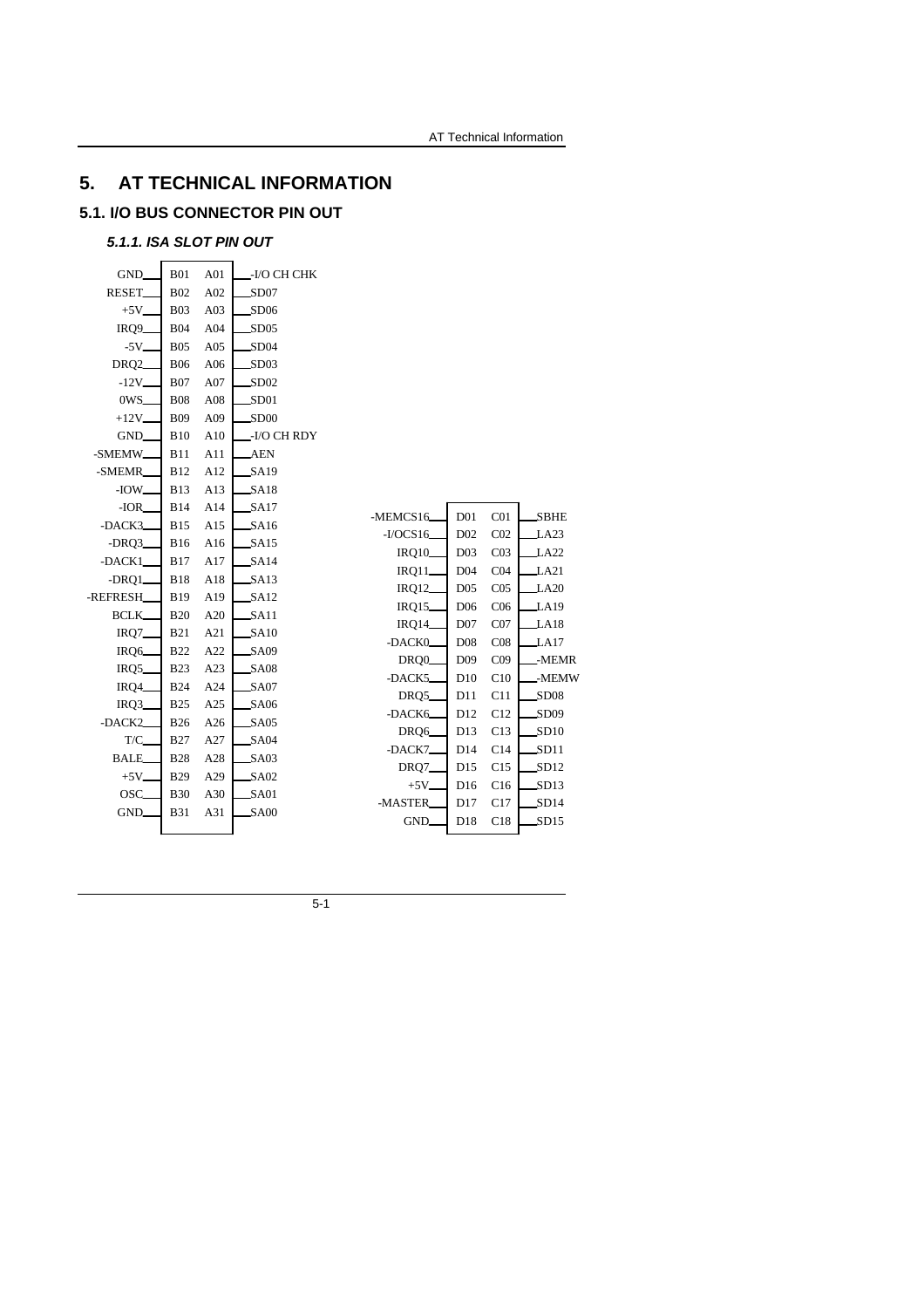## *5.1.2. PCI - BUS SLOT PIN OUT*

| $-12V$       | <b>B01</b>  | A01 | NC           |
|--------------|-------------|-----|--------------|
| NC.          | <b>B02</b>  | A02 | $+12V$       |
| GND.         | <b>B03</b>  | A03 | NC           |
| NC           | <b>B04</b>  | A04 | $_{\rm NC}$  |
| VCC.         | <b>B05</b>  | A05 | VCC          |
| VCC.         | <b>B06</b>  | A06 | INTA#        |
| INTB#        | <b>B07</b>  | A07 | INTC#        |
| INTD#        | <b>B08</b>  | A08 | VCC.         |
| <b>PST#1</b> | <b>B09</b>  | A09 | NC           |
| NC.          | <b>B10</b>  | A10 | VCC.         |
| <b>PST#2</b> | <b>B11</b>  | A11 | NC           |
| GND.         | <b>B12</b>  | A12 | GND          |
| GND_         | <b>B</b> 13 | A13 | <b>GND</b>   |
| NC.          | <b>B14</b>  | A14 | NC           |
| GND_         | B15         | A15 | RST#         |
| CLK_         | <b>B16</b>  | A16 | VCC.         |
| GND.         | <b>B17</b>  | A17 | GNT#         |
| REQ#         | <b>B18</b>  | A18 | GND          |
| VCC          | B19         | A19 | NC           |
| AD_31        | <b>B20</b>  | A20 | $AD_30$      |
| AD_29        | <b>B21</b>  | A21 | NC           |
| GND.         | <b>B22</b>  | A22 | AD_28        |
| AD_27        | <b>B23</b>  | A23 | AD_26        |
| AD_25        | <b>B24</b>  | A24 | GND          |
| NC.          | <b>B25</b>  | A25 | AD_24        |
| <b>CBE#3</b> | <b>B26</b>  | A26 | <b>IDSEL</b> |
| AD_23        | <b>B27</b>  | A27 | NC           |
| GND_         | <b>B28</b>  | A28 | AD_22        |
| $AD_21$      | <b>B29</b>  | A29 | AD_20        |
| AD_19        | <b>B30</b>  | A30 | GND          |
| NC.          | <b>B31</b>  | A31 | AD_18        |
| AD_17        | <b>B32</b>  | A32 | $AD_16$      |
| CEB#2        | <b>B33</b>  | A33 | NC           |
| GND.         | <b>B34</b>  | A34 | FRAME#       |
| IRDY#        | <b>B35</b>  | A35 | GND          |
| NC.          | <b>B36</b>  | A36 | TRDY#        |
| DEVSEL#      | <b>B37</b>  | A37 | <b>GND</b>   |
| GND.         | <b>B38</b>  | A38 | STOP#        |
| LOCK#        | B39         | A39 | NC           |
| PERR#        | <b>B40</b>  | A40 | SDONE        |
|              |             |     |              |

| $NC_{-}$   | <b>B41</b> | A41 | SBO#       |
|------------|------------|-----|------------|
| SERR#_     | <b>B42</b> | A42 | <b>GND</b> |
| $NC_{-}$   | <b>B43</b> | A43 | PAR        |
| CBE#1      | <b>B44</b> | A44 | AD 15      |
| AD 14      | <b>B45</b> | A45 | NC.        |
| GND_       | <b>B46</b> | A46 | AD 13      |
| AD 12      | <b>B47</b> | A47 | AD 11      |
| $AD$ $10$  | <b>B48</b> | A48 | <b>GND</b> |
| GND_       | <b>B49</b> | A49 | AD 09      |
|            |            |     |            |
| AD 08      | <b>B52</b> | A52 | CBE#0      |
| AD 07.     | <b>B53</b> | A53 | NC.        |
| NC.        | <b>B54</b> | A54 | AD 06      |
| AD_05      | <b>B55</b> | A55 | AD 04      |
| AD 03      | <b>B56</b> | A56 | <b>GND</b> |
| GND_       | <b>B57</b> | A57 | AD 02      |
| $AD_01$    | <b>B58</b> | A58 | $AD$ 00    |
| VCC_       | <b>B59</b> | A59 | VCC.       |
| $NC_{-}$   | <b>B60</b> | A60 | NC.        |
| VCC.       | <b>B61</b> | A61 | VCC.       |
| <b>VCC</b> | <b>B62</b> | A62 | VCC.       |
|            |            |     |            |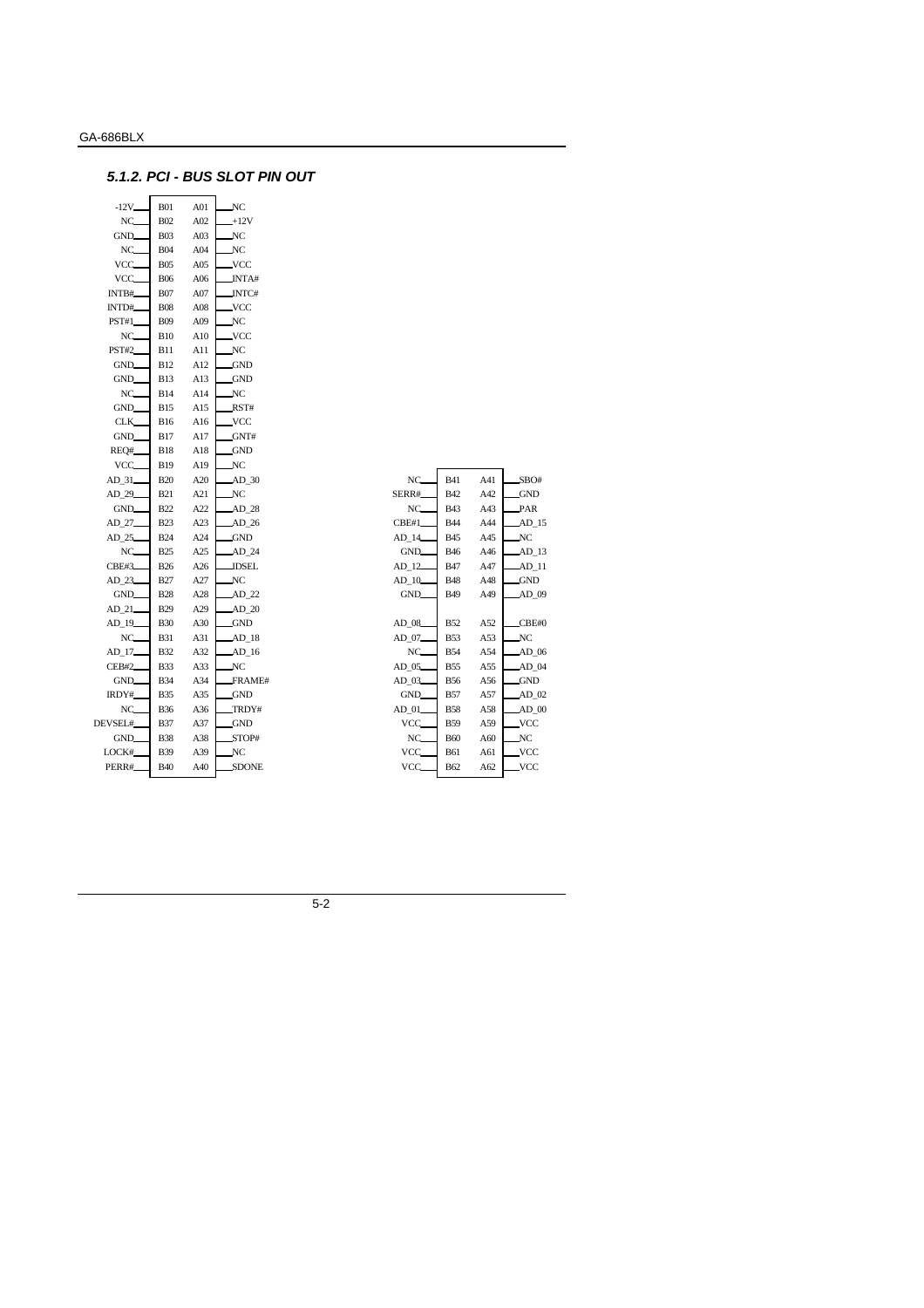# **5.2. I/O & MEMORY MAP**

| <b>MEMORY MAP:</b> | [0000000-009FFFF] | System memory used by DOS and application program.        |
|--------------------|-------------------|-----------------------------------------------------------|
|                    | [00A0000-00BFFFF] | Display buffer memory for VGA/EGA/CGA/MONOCHROME adapter. |
|                    | [00C0000-00DFFFF] | Reserved<br>for I/O device BIOS ROM or RAM buffer.        |
|                    | [00E0000-00EFFFF] | Reserved for PCI device ROM.                              |
|                    | [00F0000-00FFFFF] | System BIOS ROM.                                          |
|                    | [0100000-BFFFFFF] | System extension memory.                                  |
|                    |                   |                                                           |
| I/O MAP:           | $[000-01F]$       | DMA controller.(Master)                                   |
|                    | $[020-021]$       | INTERRUPT controller. (Master)                            |
|                    | $[022-023]$       | CHIPSET control registers I/O ports.                      |
|                    | $[040-05F]$       | TIMER control registers.                                  |
|                    | $[060-06F]$       | KEYBOARD interface controller.(8042)                      |
|                    | [070-07F]         | RTC ports & CMOS I/O ports.                               |
|                    | [080-09F]         | DMA register.                                             |
|                    | $[0A0-0BF]$       | INTERRUPT controller.(Slave)                              |
|                    | $[0C0-0DF]$       | DMA controller.(Slave)                                    |
|                    | $[0F0-0FF]$       | <b>MATH COPROCESSOR</b>                                   |
|                    | $[1F0-1F8]$       | HARD DISK controller.                                     |
|                    | $[278-27F]$       | PARALLEL port-2.                                          |
|                    | $[2B0-2DF]$       | GRAPHICS adapter controller.                              |
|                    | $[2F8-2FF]$       | SERIAL port-2.                                            |
|                    | $[360-36F]$       | NETWORK ports.                                            |
|                    | $[378-37F]$       | PARALLEL port-1                                           |
|                    | [3B0-3BF]         | MONOCHROME & PRINTER adapter.                             |
|                    | $[3C0-3CF]$       | EGA adapter.                                              |
|                    | $[3D0-3DF]$       | CGA adapter.                                              |
|                    | [3F0-3F7]         | FLOPPY DISK controller.                                   |
|                    | $[3F8-3FF]$       | SERIAL port-1.                                            |
|                    |                   |                                                           |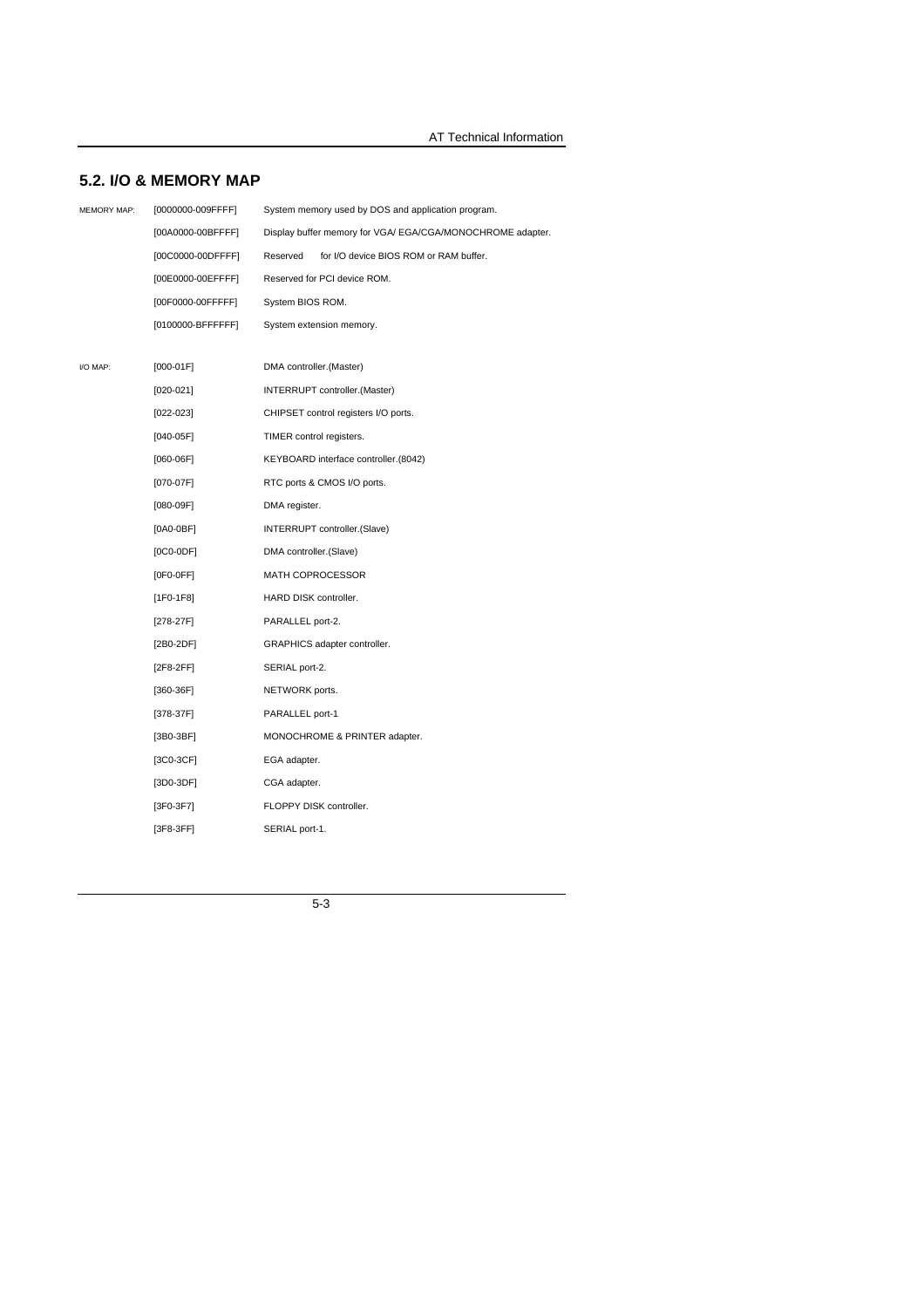#### **5.3. TIMER & DMA CHANNELS MAP**

| TIMER MAP:    | TIMER Channel-0 System timer interrupt     |
|---------------|--------------------------------------------|
|               | TIMER Channel-1 DRAM REFRESH request       |
|               | TIMER Channel-2 SPEAKER tone generator     |
|               |                                            |
| DMA CHANNELS: | DMA Channel-0 Available                    |
|               | DMA Channel-1 IBM SDLC                     |
|               | DMA Channel-2 FLOPPY DISK adapter          |
|               | DMA Channel-3 Available                    |
|               | DMA Channel-4 Cascade for DMA controller 1 |
|               | DMA Channel-5 Available                    |
|               | DMA Channel-6 Available                    |
|               | DMA Channel-7 Available                    |

## **5.4. INTERRUPT MAP**

NMI: Parity check error

IRQ (H/W): 0 System TIMER interrupt from TIMER-0 1 KEYBOARD output buffer full 2 Cascade for IRQ 8-15 3 SERIAL port 2 4 SERIAL port 1 5 PARALLEL port 2 6 FLOPPY DISK adapter 7 PARALLEL port 1 8 RTC clock 9 Available 10 Available 11 Available 12 Available 13 MATH coprocessor 14 HARD DISK adapter 15 Available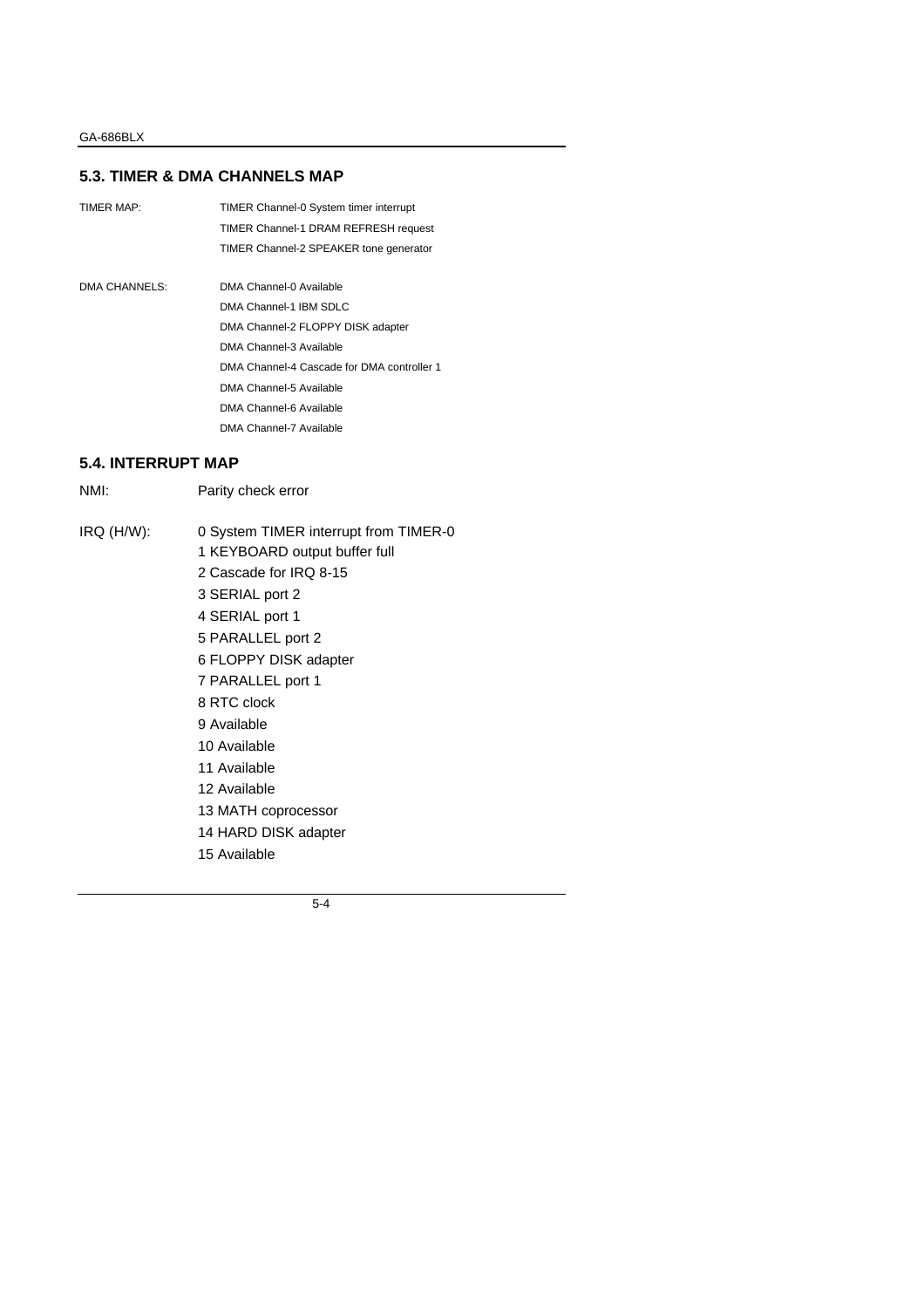# **5.5. RTC & CMOS RAM MAP**

| RTC & CMOS: |  |
|-------------|--|
|-------------|--|

| 00             | Seconds                                 |
|----------------|-----------------------------------------|
| 01             | Second alarm                            |
| 02             | Minutes                                 |
| 03             | Minutes alarm                           |
| 04             | Hours                                   |
| 05             | Hours alarm                             |
| 06             | Day of week                             |
| 07             | Day of month                            |
| 08             | Month                                   |
| 09             | Year                                    |
| 0A             | Status register A                       |
| 0 <sub>B</sub> | Status register B                       |
| 0C             | Status register C                       |
| 0D             | Status register D                       |
| 0Ε             | Diagnostic status byte                  |
| 0F             | Shutdown byte                           |
| 10             | FLOPPY DISK drive type byte             |
| 11             | Reserve                                 |
| 12             | <b>HARD DISK type byte</b>              |
| 13             | Reserve                                 |
| 14             | Equipment byte                          |
| 15             | Base memory low byte                    |
| 16             | Base memory high byte                   |
| 17             | Extension memory low byte               |
| 18             | Extension memory high byte              |
| 19-2d          |                                         |
| 2E-2F          |                                         |
| 30             | Reserved for extension memory low byte  |
| 31             | Reserved for extension memory high byte |
| 32             | DATE CENTURY byte                       |
| 33             | <b>INFORMATION FLAG</b>                 |
| 34-3F          | Reserve                                 |
| $40-7f$        | Reserved for CHIPSET SETTING DATA       |
|                |                                         |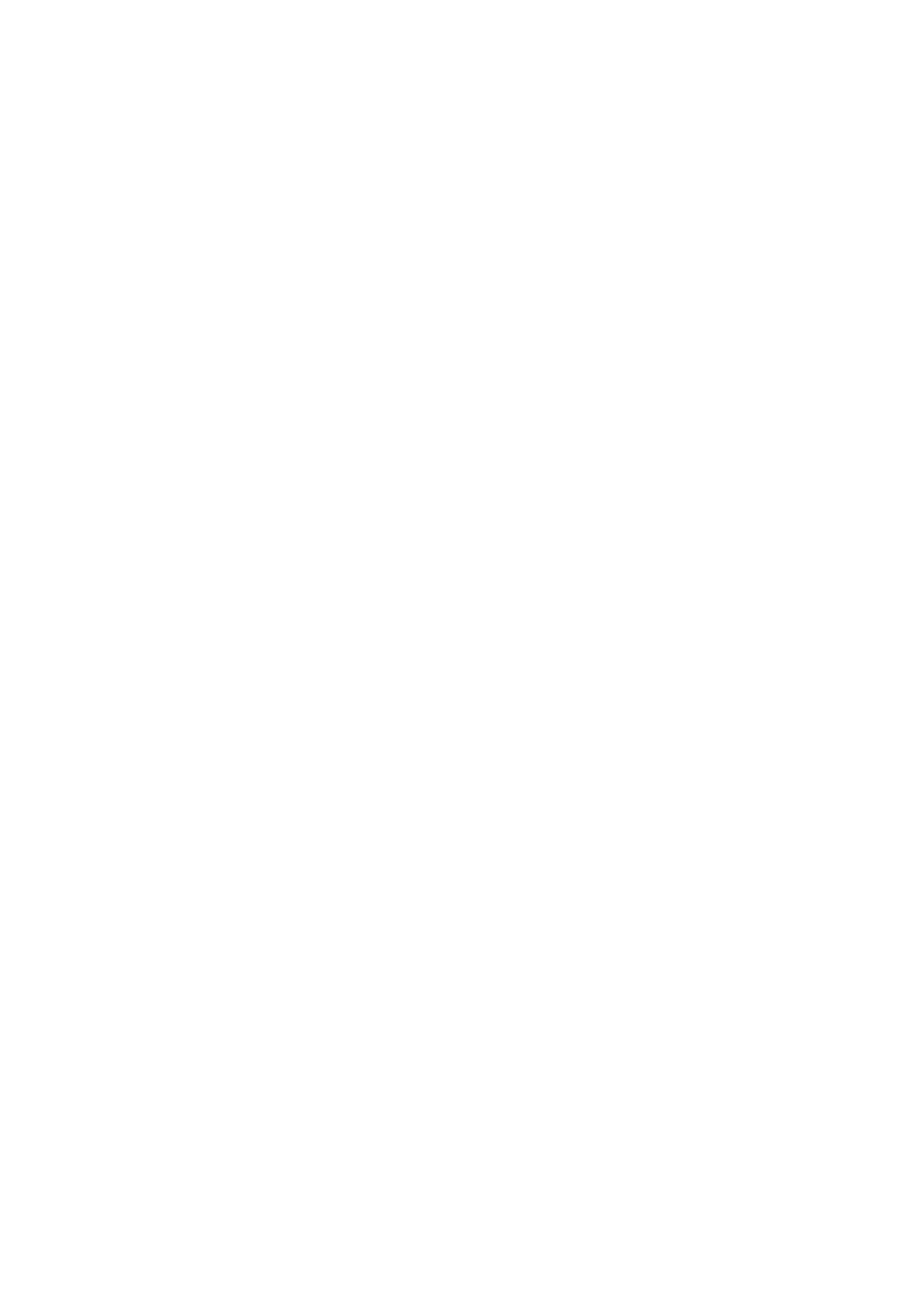# **APPENDIX A: PROBLEM SHEET**

| 1. Customer Data                      |               |               |                  |               |                             |                 |
|---------------------------------------|---------------|---------------|------------------|---------------|-----------------------------|-----------------|
| Name                                  |               |               |                  | Tel. No.      |                             |                 |
| Address                               |               |               |                  | Fax. No.      |                             |                 |
|                                       |               |               |                  | Purchase Date |                             |                 |
| 2. Mainboard Date                     |               |               |                  |               |                             |                 |
| Model NO.                             | GA-           |               |                  | Rev. No.      |                             |                 |
| Serial No.                            |               |               |                  |               |                             |                 |
| 3. System Configuration               |               |               |                  |               |                             |                 |
| CPU Type:                             |               |               |                  |               |                             |                 |
| CPU Brand:                            |               |               |                  |               |                             |                 |
| CPU Speed:                            |               |               |                  |               |                             |                 |
| DRAM Type:                            | $\square$ 1   | $\Box$ 2      | $\Box$ 4         | □8            | $\square$ 16                | $\square$ 32 MB |
| DRAM Speed:                           | $\square$ 80  | $\square$ 70  | $\Box$ 60 ns     |               |                             |                 |
| <b>DRAM Total Size:</b>               |               | <b>MB</b>     |                  |               |                             |                 |
| <b>DRAM Brand:</b>                    |               |               |                  |               |                             |                 |
| <b>SRAM Size:</b>                     | $Q$ 64KB      | □ 128 KB      | □ 256 KB         |               | □ 512 KB                    |                 |
| SRAM Part No.                         | TAG:          |               |                  | DATA:         |                             |                 |
| Video Card:                           |               |               |                  |               |                             |                 |
| Video Chip or Brand:                  |               |               |                  |               |                             |                 |
| Floppy Drive A Capacity & Brand:      |               |               |                  |               |                             |                 |
| Floppy Drive B Capacity & Brand:      |               |               |                  |               |                             |                 |
| Storage Controller Type               |               | $\square$ MFM | RLL              | <b>Q IDE</b>  | $\square$ EDSI              | $\square$ SCSI  |
| Hard Drive C Brand & Type:            |               |               |                  |               |                             |                 |
| Hard Drive D Brand & Type:            |               |               |                  |               |                             |                 |
| <b>LAN Controller Type:</b>           |               |               |                  |               |                             |                 |
| LAN Card Brand & Model:               |               |               |                  |               |                             |                 |
| Serial / Parallel Chip Brand & Model: |               |               |                  |               |                             |                 |
| Mouse Brand & Model:                  |               |               |                  |               |                             |                 |
| O.S.                                  | $\square$ DOS | $\Box$ OS/2   | <b>DINETWARE</b> |               | <b>Q UNIX / XENIX Ver.:</b> |                 |
| 4. AUTOEXEC.BAT & CONFIG.SYS File:    |               |               |                  |               |                             |                 |

**5. Problem Description:**

R-10-02-071106

A-1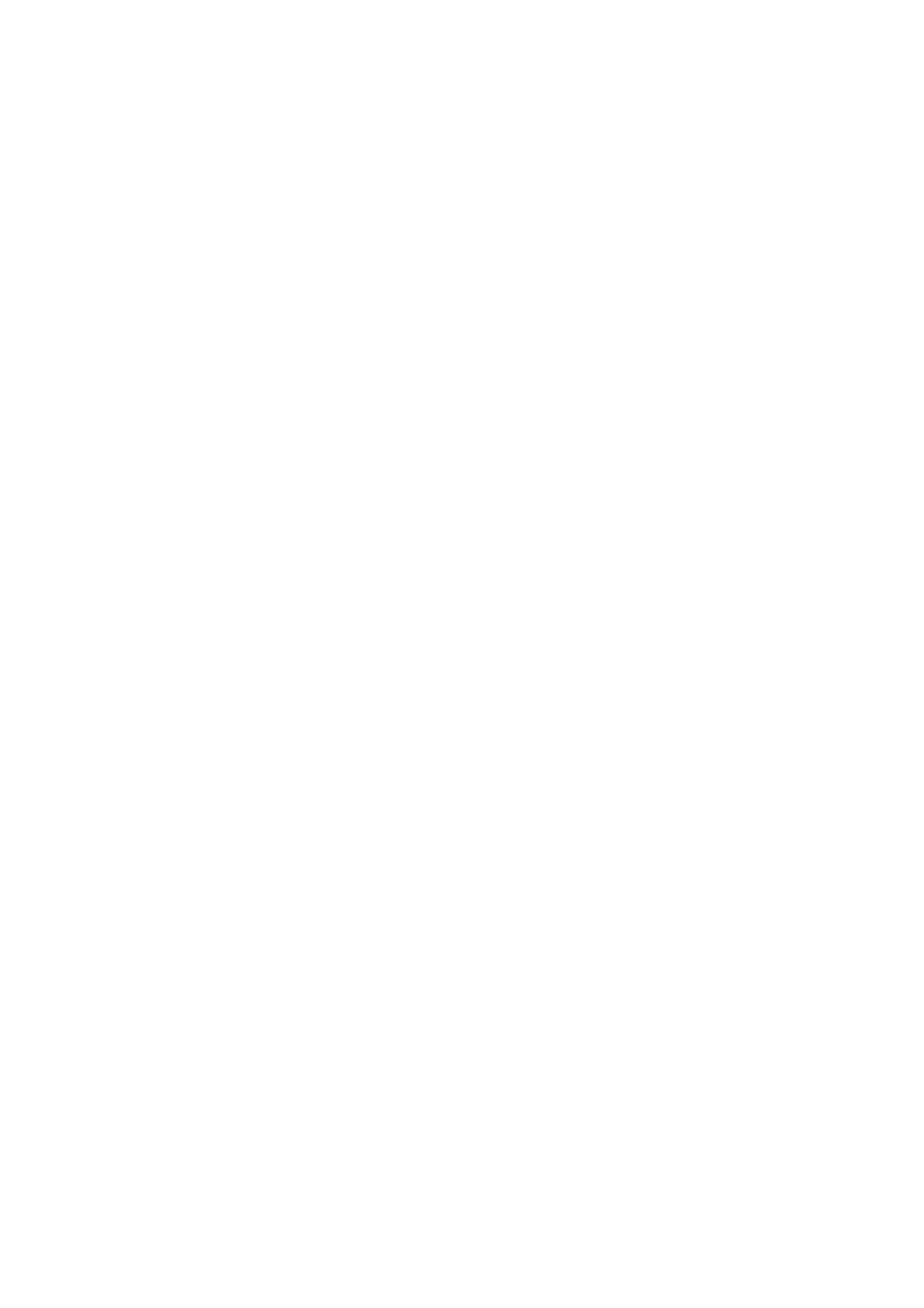# **APPENDIX B: FCC DOCUMENT**



#### **FCC Compliance Statement:**

This equipment has been tested and found to comply with limits for a Class B digital device , pursuant to Part 15 of the FCC rules. These limits are designed to provide reasonable protection against harmful interference in residential installations. This equipment generates, uses, and can radiate radio frequency energy, and if not installed and used in accordance with the instructions, may cause harmful interference to radio communications. However, there is no guarantee that interference will not occur in a

particular installation. If this equipment does cause interference to radio or television equipment reception, which can be determined by turning the equipment off and on, the user is encouraged to try to correct the interference by one or more of the following measures:

-Reorient or relocate the receiving antenna

-Move the equipment away from the receiver

-Plug the equipment into an outlet on a circuit different from that to which the receiver is connected

-Consult the dealer or an experienced radio/television technician for additional suggestions

You are cautioned that any change or modifications to the equipment not expressly approve by the party responsible for compliance could void Your authority to operate such equipment.

This device complies with Part 15 of the FCC Rules. Operation is subjected to the following two conditions 1) this device may not cause harmful interference and 2) this device must accept any interference received, including interference that may cause undesired operation.

 $R-1$